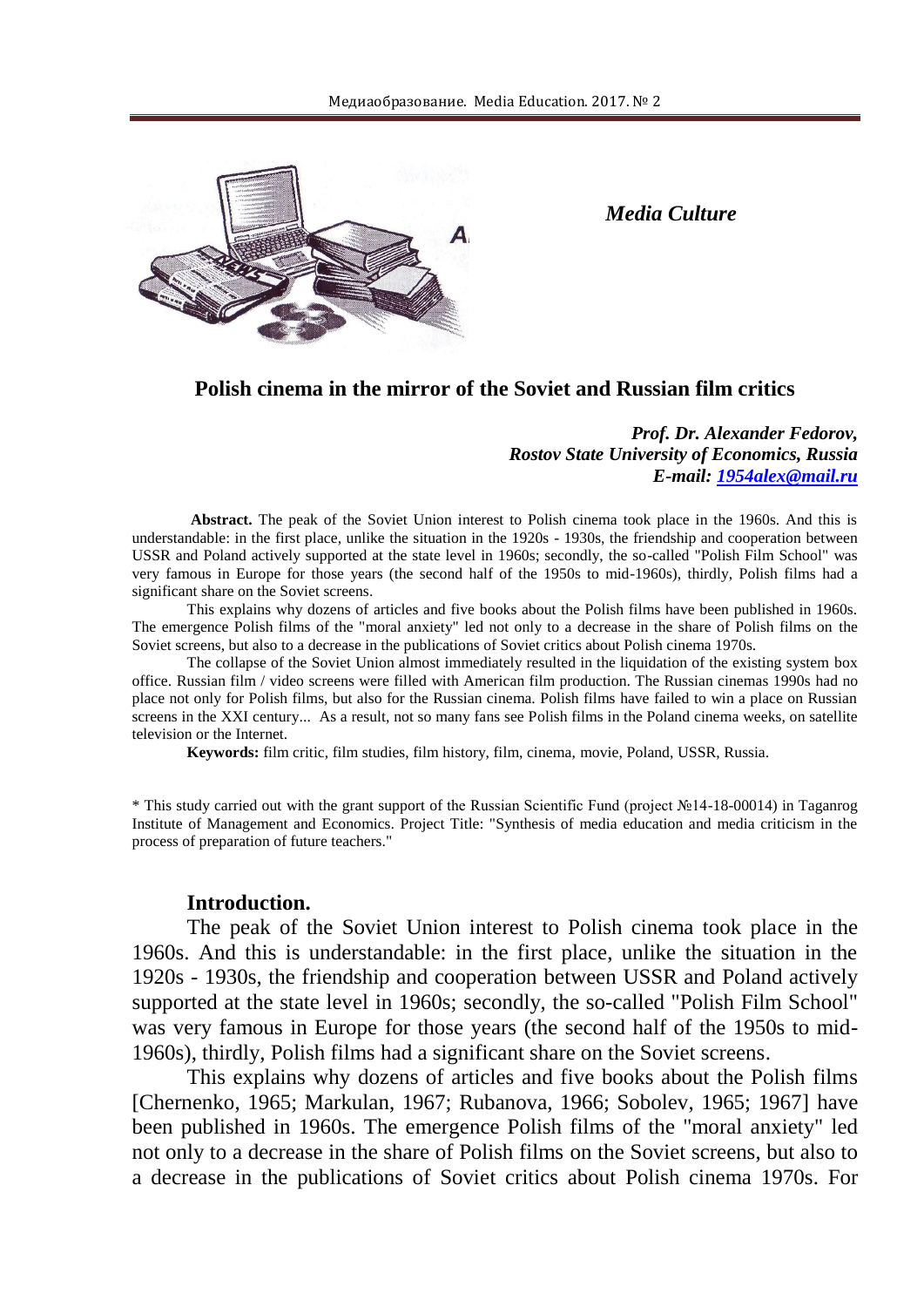example, I. Rubanova's books about documentary filmmaking in Poland, well known Polish actor Zbigniew Cybulski (1927-1967) and film director Andrzej Wajda (1926-2016) never reached the readers due to impediments censorship [see about this: Rubanova, 2015]. The situation worsened in connection with the attempt of the Polish "Solidarity" movement to oppose the communist regime: the many Polish filmmakers (including A. Wajda) became unstated corollary to the Soviet press until perestroika times ...

The short revival wave came in the end of 1980s is the beginning of the 1990s. It was a time when the Soviet press free from censorship. But ... the collapse of the Soviet Union almost immediately resulted in the liquidation of the existing system box office. Russian film / video screens were filled with American film production. The Russian cinemas 1990s had no place not only for Polish films, but also for the Russian cinema. Polish films have failed to win a place on Russian screens in the XXI century... As a result, not so many fans see Polish films in the Poland cinema weeks, on satellite television or the Internet.

R. Sobolev (1926-1991) and M. Chernenko (1931-2004) died, and Russian critics began to write about the Polish cinema less and less, although today there is a Russian film critics-polonists (including T. Eliseeva, O. Rahaeva, I. Rubanova, and D. Viren).

### *What was possible and what was impossible?*

I. Rubanova, one of the best connoisseurs of Polish cinema, said with knowledge of the matter that Poland after 1956 was "territory allowed freedom... Censorship regulated films content very tightly, including specific topics (e.g., the relationship with the Great East Neighbor, as the current and historical), but poetics, stylistic decisions of Polish movies were given at the discretion of the artists" [Rubanova, 2000, 2015]. D. Viren [Viren, 2015, p.10] agrees with I. Rubanova. Moreover, D. Viren says (and I agree with him) that "Poland, in terms of censorship, was perhaps the most liberal (as that word is applicable in this context) the country (among socialist states  $-$  A.F.) for artists, and not only the filmmakers" [Viren, 2013, p. 98].

However, O. Rahaeva writes in this regard that the Polish authorities until 1956 "quite sharply reacted to the absence of the Soviet characters in the movies: the film *Forbidden Songs* (*Zakazane piosenki,* 1946) was adopted only after the amendments (including the show the leading role of the Soviet soldiers in Warsaw liberation). Wanda Jakubowska wanted to avoid censorship accusations of incorrect interpretation of the events in the film *The Last Stage* (*Ostatni etap*, 1947), and at once two Russian characters were in a concentration camp among the others protagonists. Another example is the movie *Unconquered City* (*Miasto nieujarzmione*, 1950), which, after long vicissitudes of the scenario, the attempts of Soviet soldiers establish contact with the insurgents in Warsaw 1944 were added to the plot. Sometimes the personal involvement of the Soviet comrades was the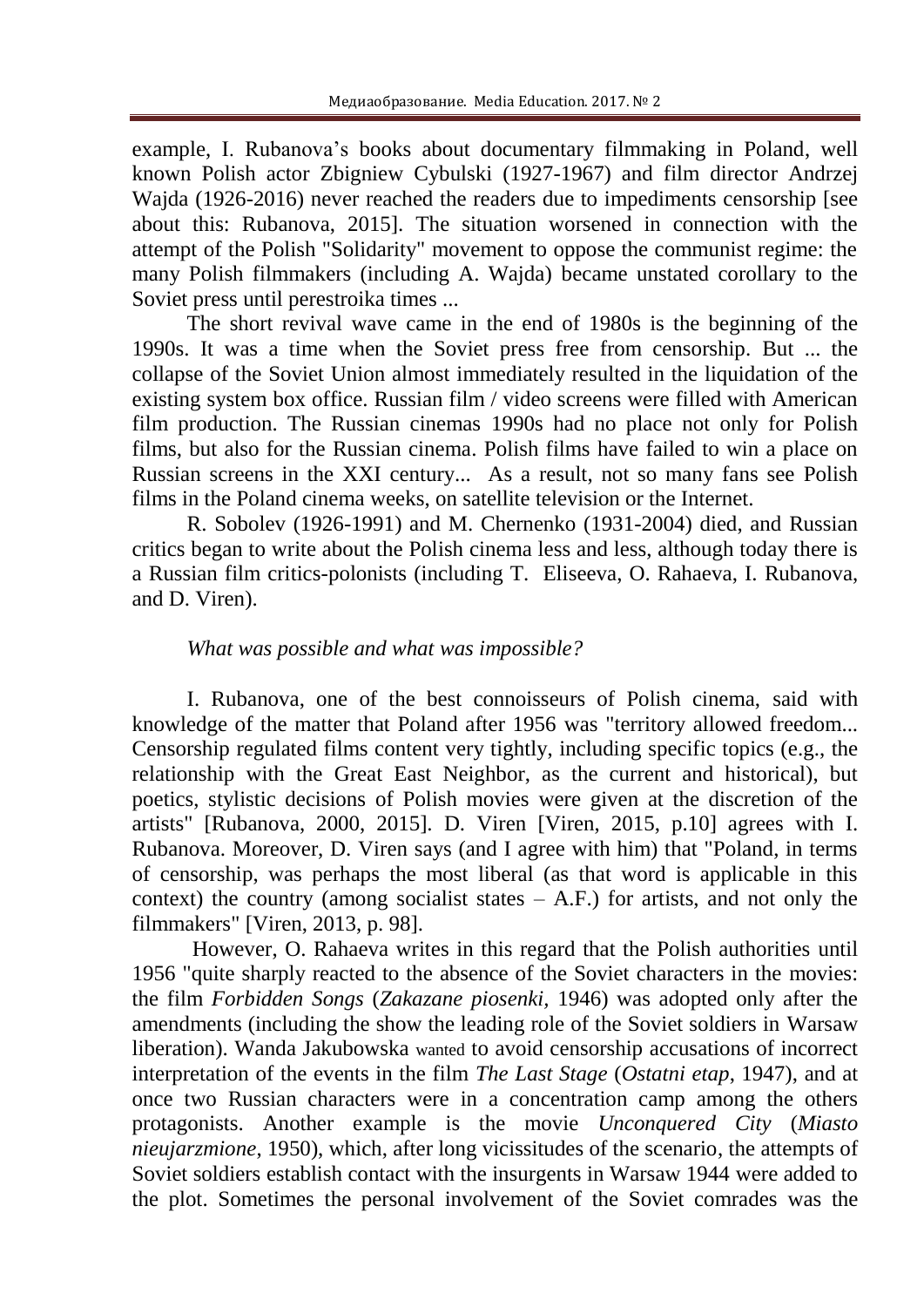correct ideological guarantee: Marshal Rokossowski was the consultant of the film *Soldier of Victory* (*Żołnierz zwycięstwa*, 1953)" [Rahaeva, 2012, p. 227].

De-Stalinization and Khrushchev's Thaw have led to significant changes: "Polish cinema proved exceptionally creative semi-freedom conditions. Artificial framework imposed from above always leads to complication of the noble form, and the state censorship provides a complex shape connotation for hungering audience"[Gorelov, 2011]. In particular, this "semi-freedom" is well illustrated by I. Rubanova about how Poland censorship made preventive measures in relation to *Ashes and Diamonds* (*Popiół i diament*, 1958): this film "released on the screens, but showing abroad banned. However, the then head of the cinematography Jerzy Lewinski, proud of the fact that Polish cinema has managed to create such an excellent film under his strict and flexible guidance, secretly brought it to the Venice festival... And the film began to march through the screens of the world and is now considered an ornament centennial history of world cinema" [Rubanova, 2000].

Features of Soviet cinematic censorship were different: both in movies and in film studies could not be:

- to have an alternative to official interpretation of the Polish-Russian-Soviet relations (for example, the Soviet-Polish war of 1920, the Second World War 1939-1945, the entire post-war period, including, of course, assess the "Solidarity" movement);

- a positive attitude to formal experimentation in the field of cinematic language and form;

- positive use of erotic, religious and mystical topics;

- favorably assess the creativity of Polish filmmakers who have emigrated to the West (or later: filmmakers who supported the "Solidarity").

USSR had such prohibitions until the beginning of "perestroika", but although at 1960s-1970s some Soviet film critics could barely get around (for example, they could write something positive about the mystical film *Lokis* by Janusz Majewski).

## *Fearing revisionism...*

R. Yurenev's (1912-2002) article with the characteristic title *The influence of revisionism in the Polish cinema* [Yurenev, 1959] was perhaps the first prominent Soviet film studies work about Polish cinema. In spite of the supposed onset the political "thaw", R. Yurenev clearly manifested rigid ideological tendencies of the Stalinist era. He wrote about the key Polish films of the second half of 1950s and generally rendered them very strict sentence. For example, he rebuked Andrzej Wajda - the director of the most famous works of "Polish film school *Ashes and Diamonds* (*Popiół i diament*, 1958) – and then asked rhetorically, ideologically question: "Does Wajda read Lenin's article on party literature in which a conquering force proved that, trying to get out of the class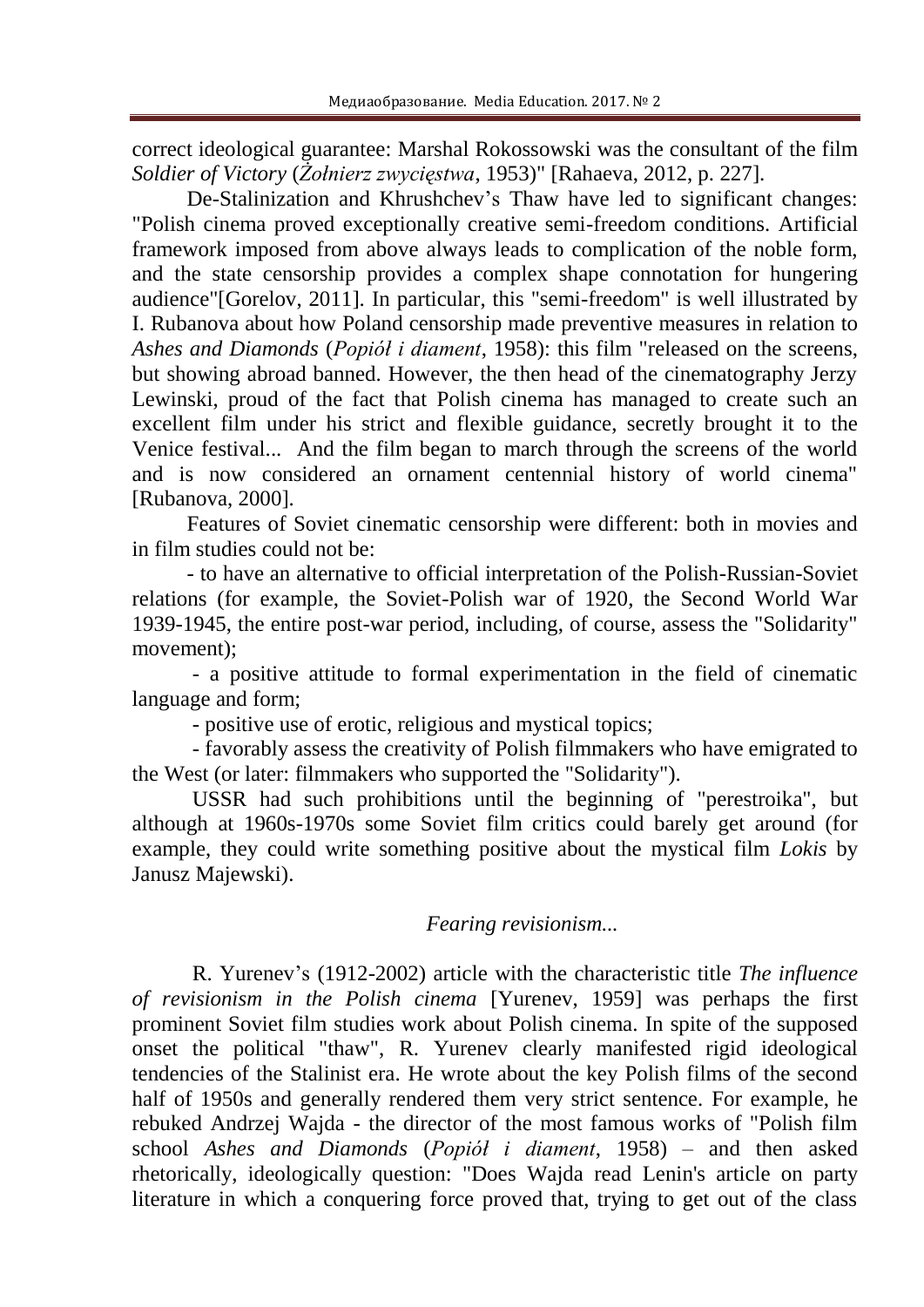struggle, the artist inevitably sinking into a swamp of reaction?" [Yurenev, 1959, p. 97].

R. Yurenev was slightly warmer to A. Wajda's war drama *Canal* (Kanał, 1957), because "young director made many of episodes talented, sincere and strong". But the film critic remarked "deliberateness, the influence of expressionism, painful attention to the suffering, to the horrors of slow deaths" [Yurenev, 1959, p.96].

R. Yurenev was very strict to ironic film *Eroica* (1957) by Andrzej Munk. Standing at that time on the solid positions of socialist realism, film critic stated: ""For me, one thing is clear: a deliberate, conscious anti-heroism in this film objectively leads to slander of the Warsaw Uprising..."[Yurenev, 1959, p.94].

Turning to the analysis of contemporary issues in the Polish cinema, R. Yurenev was no less strict and vigilant, treating *The Eighth Day of the Week* (*Ósmy dzien tygodnia,* 1958) as "a film slanderously drawing Polish youth and Polish modernity. ... Communist Aleksander Ford, the recognized leader of the Polish cinematography, who created a series of strong and truthful films, embarked on the path of revisionism, naturally, albeit against his will, was used as a weapon in the struggle against their socialist homeland" [Yurenev, 1959, p.102].

R. Yurenev gave a poor rating for A. Munk's film *Man on the tracks* (*Człowiek na torze,* 1956), where the "international singing scene was just insulting" [Yurenev, 1959, p. 92] and for the drama *The Loop (Pętla, 1957)* by Wojciech Has where "modern Poland is the infinitely gloomy, sad and hopeless" [Yurenev, 1959, p. 100].

Thus, R. Yurenev's article, in fact, was a real verdict of the best movies of "Polish film school." And who knows, perhaps it is this publication and this particular opinion formed the basis for the adoption of "censorship conclusions", and *Eroica*, *The Loop* and *The Eighth Day of the Week* were not admitted to the Soviet screens at all, and *Ashes and Diamonds* although it came out, but after a long delay.

And I must say that the R. Yurenev was not alone in these charges. Wellknown Soviet film critic J. Markulan (1920-1978) put it more crudely: Polish "Black Series" marked, in fact, an appeal to the aesthetics of naturalism" [Markulan 1967, p. 206].

Other prominent Soviet film critics spoke about Polish films of the second half of 1950s in a somewhat milder version, but equally ideologically loaded: "As is often the case in the dispute about the false and dogmatism of the past years, some filmmakers went to the other extreme - began to reflect only the negative side of life, and their films gave a distorted view of reality. No coincidence that many movies of that time were called "black"... Polish cinema in the late 1950s has experienced some influence of Western aesthetic concepts. We can find a number of films with motifs decadent philosophies, pessimistic view of life and human solitude"[Sobolev, 1967, pp. 17, 28].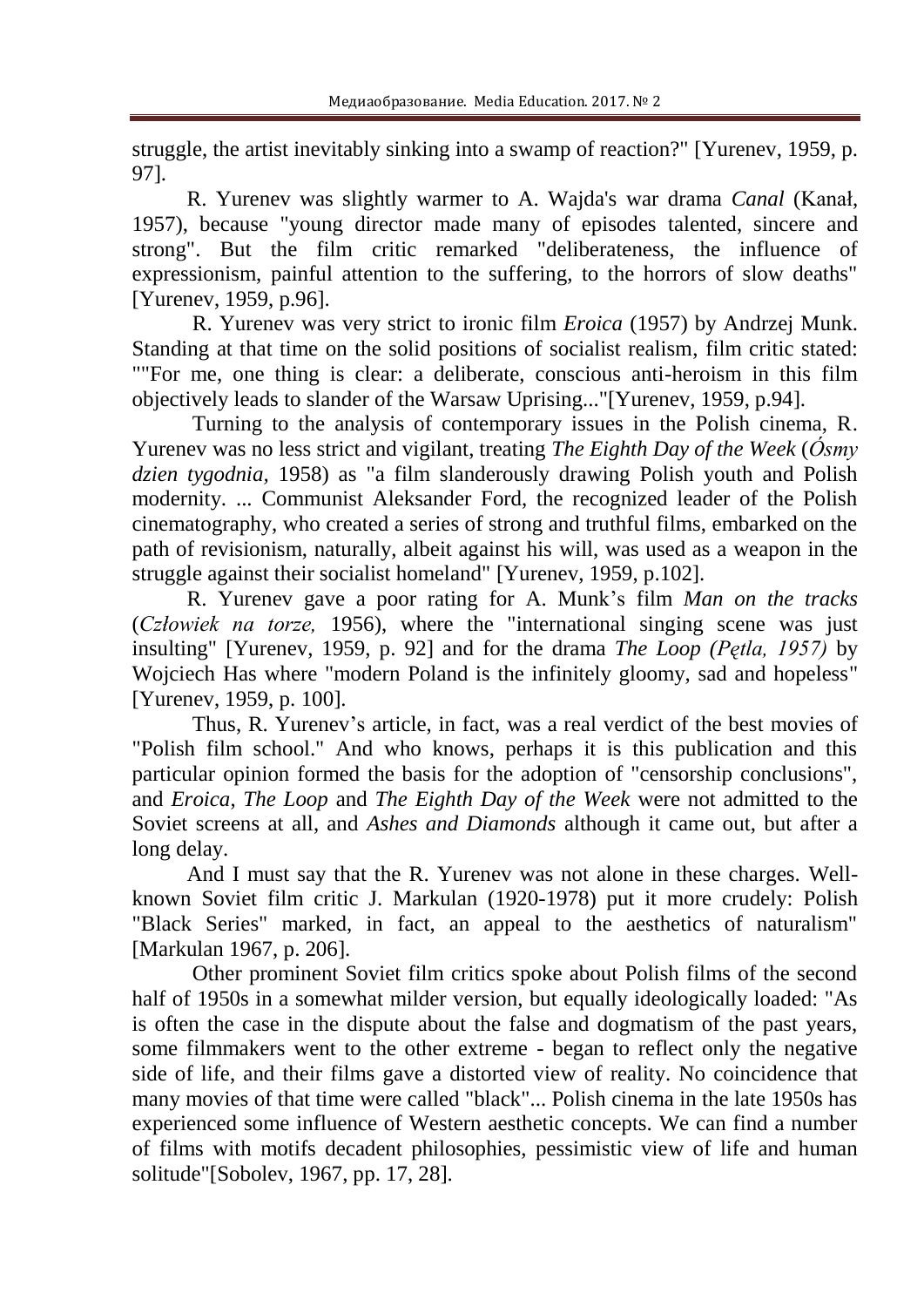"Many Polish features films of the second half of the 1950s were determined by direct response to the schematic and smoothing the contradictions inherent in many movies of the previous period. In the heat of polemic film masters are now concentrated attention on the negative aspects of reality. ... The tragic hopelessness and death were the main dominant in the representation of war and occupation. It should also be noted that there have been several films in which a new reality in this period was to blacken. This is explained by the fact that at some time in the theory and practice of Polish cinema was to penetrate the effect of the reaction of the bourgeois cinema ... grim, one-sided view of the world, lack of faith in man... However, the defenders of the "black series" assured that this is the atmosphere of hopelessness it encourages the viewer to active combat, but it's not true. ... In some feature films this kind of influence could be seen then part of the bourgeois cinema fashionable existentialist themes: miscommunication, the individual's helplessness before the absurdity of life, etc. ... This topic was specific: the content of the "Polish film school" was a hopeless story, the tragic fate of Poles during the war and occupation, or depicted in exaggerated form the shortcomings of contemporary Polish reality" [Kolodyazhnaya, 1974, pp. 26, 45, 47].

It follows from the above quotations, the main targets of Soviet criticism of Polish films of the second half of the 1950s were "pessimistic", "hopeless," "darkness," "non-class approach", "slander," "libel", "revisionism", "exposure to Western influence" and other factors, perceived as extremely negative from the standpoint of socialistic realism. And I must say that official Soviet film critics accused in such sins and some of films created in the Soviet Union or with the participation of the USSR (*Eastern Corridor* by V. Vinogradov, *The Red and the White* by M. Jancso, et al.).

# *Andrzej Wajda as the central figure of Soviet and Russian Studies of Polish Films*

Undoubtedly, some Soviet critics, who have devoted a considerable part of their works to the Polish film (I. Rubanova, M. Chernenko et al.), tried to protect Andrzej Wajda and his colleagues from the rough attacks. However, they were forced to act very carefully - within the framework of what is permitted by the censor.

In particular, they supported the official Soviet version of the alignment of political forces in the Poland 1939-1945 and the first post-war years:

"The falsity of the bourgeois order and official ideology, actively engrafted sanation masters of Poland discovered with the brutal certainty in 1939... Later, when it became impossible to count on the defeat of the Soviet Army, Armia Krajowa degenerated into armed gangs"[Rubanova, 1966, pp. 8-9].

"The political program put forward by the Armia Krajowa was determined in the early thirties, the slogan of "two enemies": Germany and the Soviet Union. In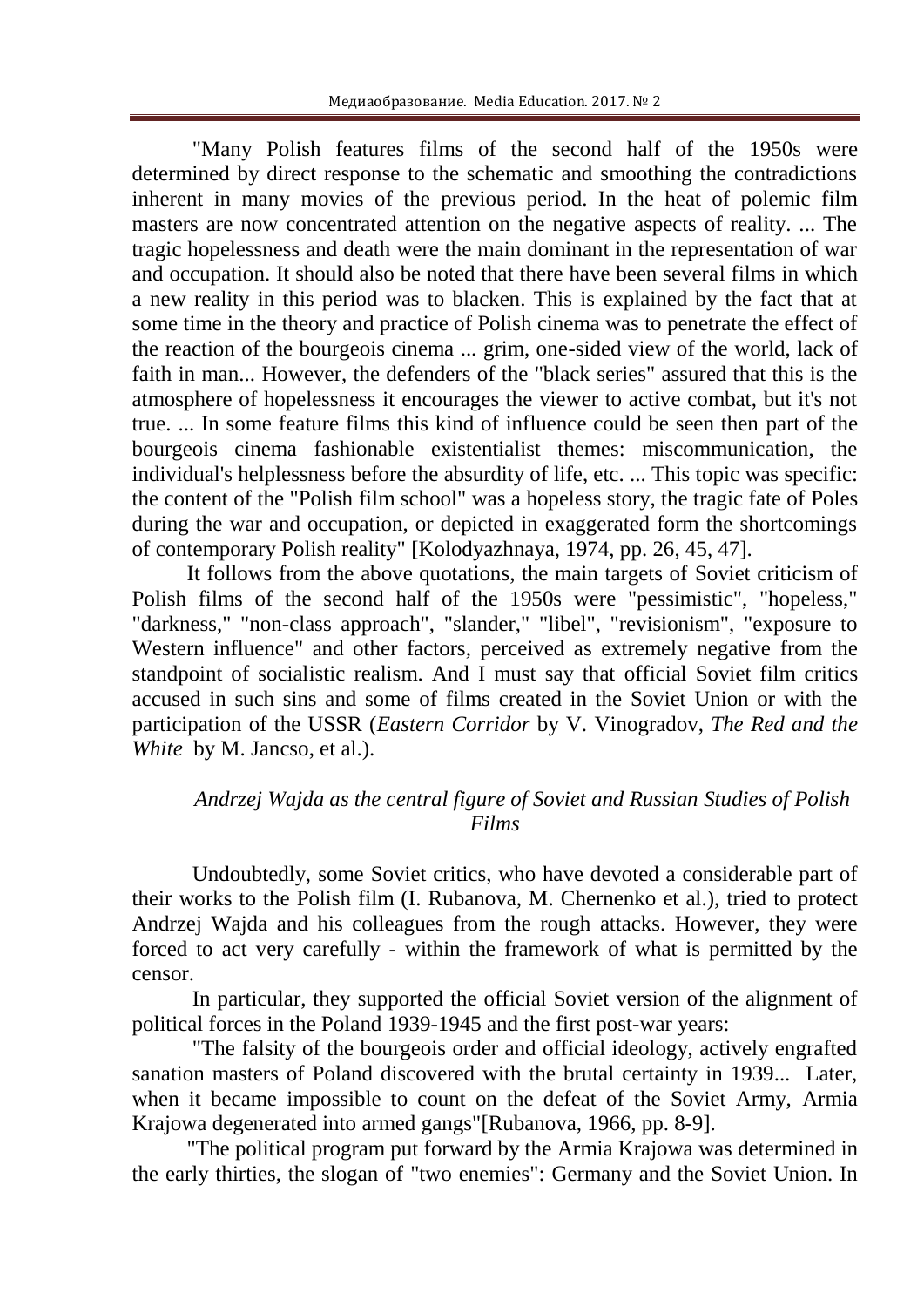fact, this slogan meant a focus on German Nazism against the Soviet Union" [Chernenko, 1965a].

"The war, heroism, duty and patriotism - these topics have become dominant in the Polish cinema. And most powerfully embodied in *Ashes and Diamonds*. This film tells on the tragedy of Polish young men, deceived reactionary underground, turning weapons against the Polish Communists and Soviet soldiers, their senseless deaths"[Chernenko, 1965b]. "The reactionary leadership of the Armia Krajowa, Polish government in exile in London sent hundreds of thousands of young men to a senseless death "[Chernenko, 1965a].

"Not without reason, "Ashes and Diamonds" is the highest achievement of Polish cinematography, the most complete expression of the Polish Film School. This talented product with extraordinary artistic power and integrity disclosed the basic conflict of so-called "Polish drama": doom, sacrifice in the name of false ideals of witnesses. ... The reason for the success was in the fact that the relentless and sincere Wajda's film said the first time the truth about those that had caused the death of these young character from Armia Krajowa, this film opened the antipopular nature of the Polish government in exile, was selling the interests of Poland, made a deal with the Nazis and provoking fratricidal struggle" [Markulan, 1967, pp. 80, 91-92].

"Actor (Zbigniew Cybulski – A.F.) tried to translate the emotional biography of the generation to which he belongs, and of which he, with extraordinary clarity and completeness played in his best film - *Ashes and Diamonds*. ... The actor plays both guilty and innocent of his hero. This character is guilty, because it missed the story, because he was blind and deaf to it. But he is innocent, because using patriotic feeling, he had been deceived and betrayed by the bourgeois leaders of the movement" [Rubanova, 1965, pp. 136, 140].

In search of analogies, understandable and acceptable to the Soviet regime, M. Chernenko and V. Kolodyazhnaya tried to lean on the novel *And Quiet Flows the Don* by M. Sholokhov: "[Maciek Chelmicki](http://www.imdb.com/character/ch0509366/?ref_=ttfc_fc_cl_t1) tragedy very close to the fate of Gregory Melekhov. Let the different circumstances of time and place, and different biographies of the characters, but they are united by the guilt in front of his people, which can only redeem death" [Chernenko, 1964].

"Maciek confused as Gregory Melikhov, turned out to be a victim of circumstances and people around him, vaguely feel their mistake and paid for it with life. However, Maciek is national Polish hero type, ready to do adventurous things without thinking about their practicality and their ideological meaning" [Kolodyazhnaya, 1974, p.34].

R. Sobolev arose the same analogy: "The tragedy of death Maciek is the same obvious truth that he dies deceived and confused, although his true place is in the ranks of the builders of the new Poland. If we look for parallels, then the same tragic fate of Gregory Melikhov" [Sobolev, 1967, pp. 40, 43].

Disagreeing with their conservative opponents, the author of a monograph on the military theme in the Polish Film I. Rubanova rightly wrote that "*Ashes and*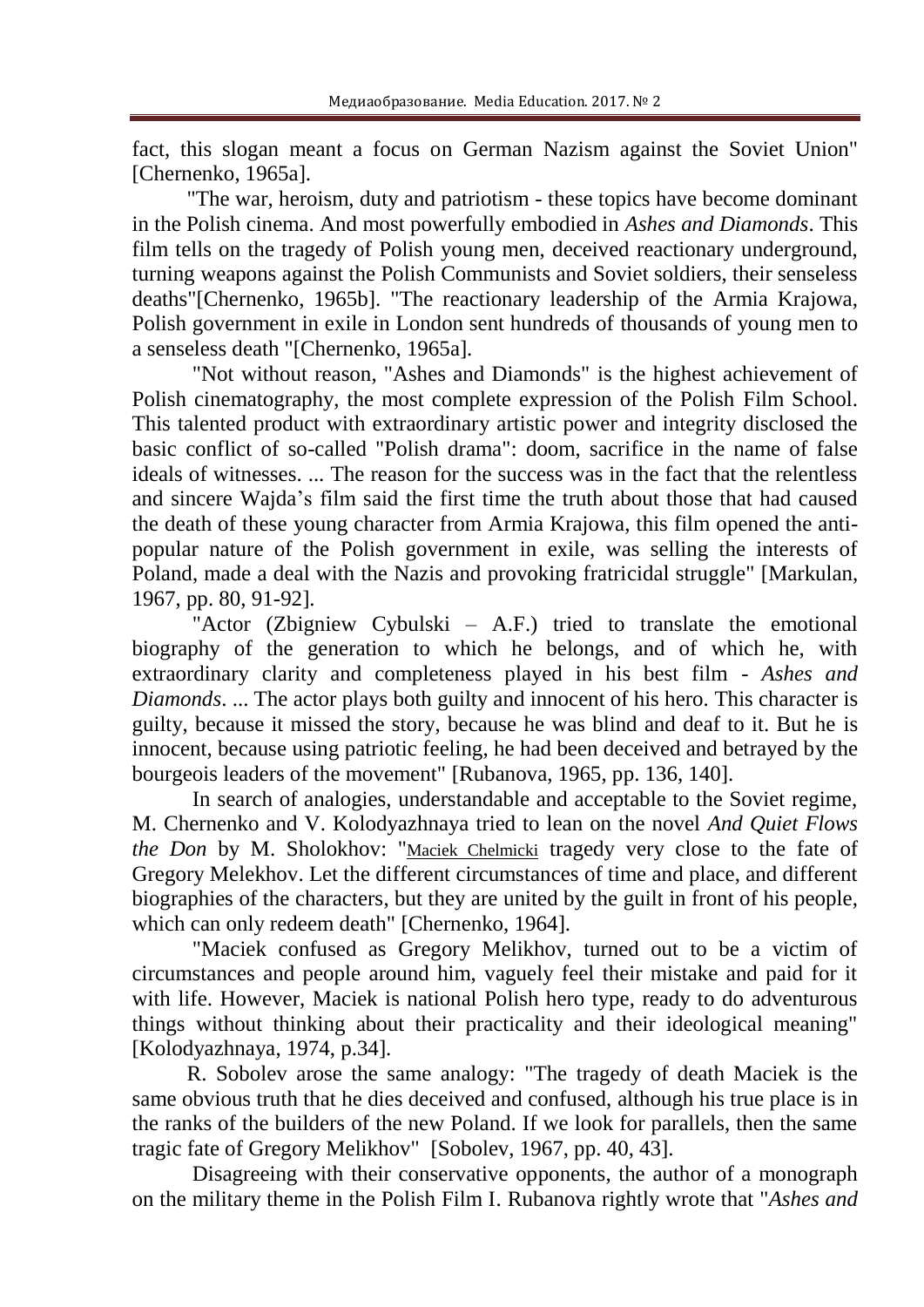*Diamonds* is the film is not only a political one. Its content is broader than just the specific analysis of the political situation. And this situation, and its interpretation away from history. ... And *Ashes and Diamonds* is historic film in the same extent that the modern" [Rubanova, 1966, p.112].

In the post-Soviet 1990s, M. Chernenko returned to the analysis of the most famous film by Andrzej Wajda: "*Ashes and Diamonds* immediately became a part of our cinematic culture in the late 1950s - early 1960s, and probably we cannot find a Soviet film director who would not see this movie in State Film Fund. And today many years later, we can see *Ashes and Diamonds'* quotations in many of Soviet and Russian films… We remember this wonderful plastic, the general atmosphere of the film, a striking mixture of sadness and hopelessness, despair and joy of biological life, inexorable historical destiny and chance of human choices..." [Chernenko, 1992].

T. Eliseeva appreciated *Ashes and Diamonds* with modern look, free of censorship "The main character, a brave young Pole, ready to sacrifice themselves "for the cause", who fought during the Nazi occupation for the liberation of his country, is faced with the fact that his homeland liberated people an alien ideology. Maciek belonged to the army, which was fighting for other Poland, ... He wants to live in the best Poland, and it's his right"[Eliseeva, 2009, p. 99].

As mentioned above, the *Canal* by A. Wajda generally been met Soviet criticism positively [Rubanova, 1966, pp. 89-99]. For example, it was noted that this work is "about people who were doomed from the first frame of the film, and the film did not cheat, he warned about it at once, in the credits, people who have lost everything except the human dignity that could not win and we knew it, but went to their death, because death was the only that he belonged in life that they can choose on their own, on my own. And they made this choice in the name of freedom, in the name of independence, in the name of the victory of those who survive" [Chernenko, 1974].

Soviet film critics paid attention to the figurative language of this outstanding work: Soviet film critics paid attention to the figurative language of this outstanding work: "*Canal* is tough and courageous film. Many scenes are solved here with the ascetic rigor, their strength - in the expression. There is no trace of admiration... Light, noise, mobility nervous camera, density and sharpness of darkness light accents, dissection of our attention, ... creation of emotional intensity of our feelings, a sense of extraordinary poetic power of the climate pattern. Screen image gives us not only the state of mind of the people of the doomed unit, but also as it materializes stuffy smelly canals, instability of each step on the slippery rocks, and infinite despair of this tragic labyrinth" [Markulan, 1967, pp. 77-78].

V. Kolodyazhnaya rightly wrote that *Canal's* acting was very low-key and subtle in expression brought to the extreme feelings. Plastic mode of action, documentary and sharp accuracy. Laconic and unusual expression of composition,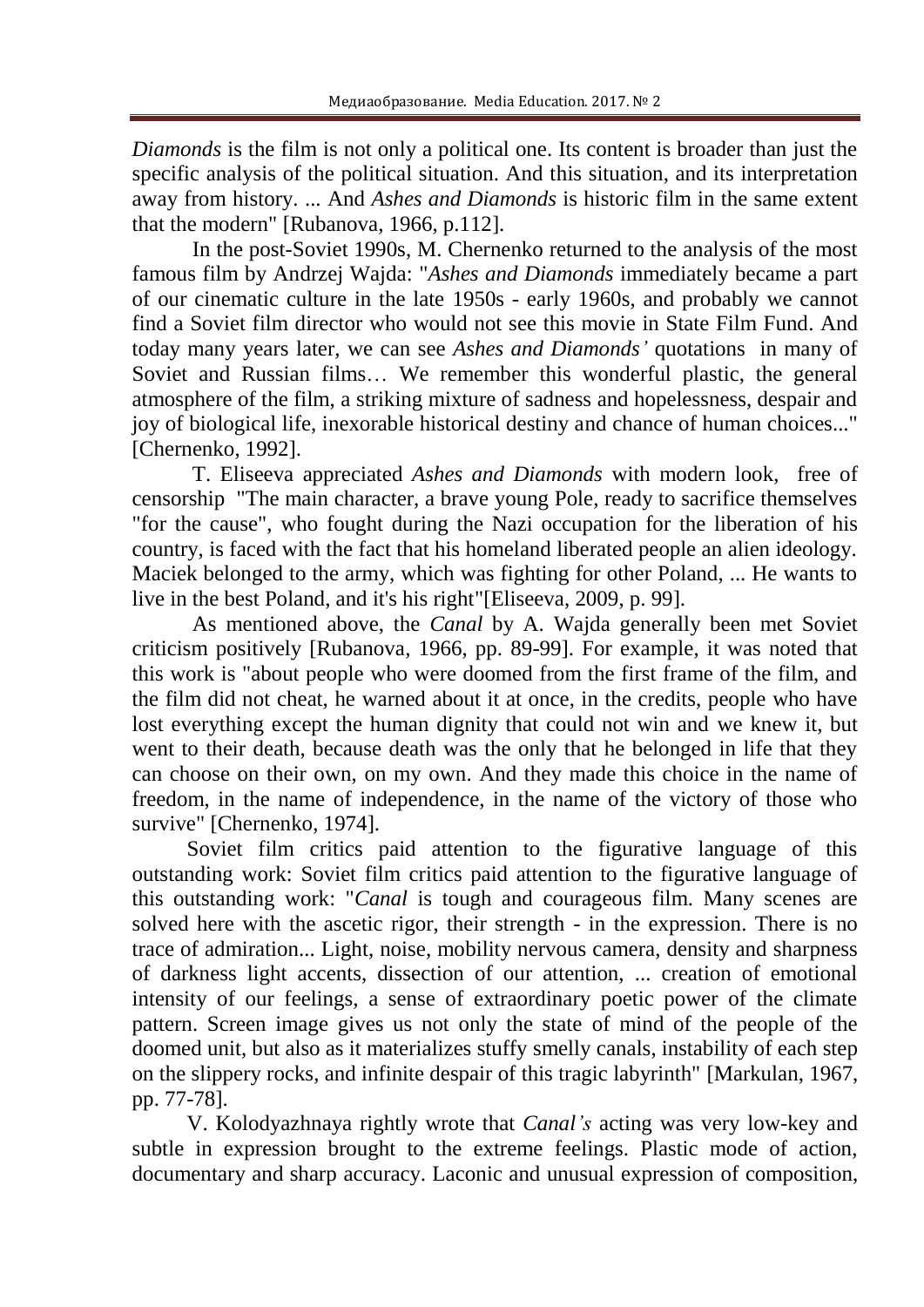angles, beams of light aimed into the darkness, emphasized the tragedy of action, always reliable and often metaphorical" [Kolodyazhnaya, 1974, p.33].

However, this positive assessment of *Canal* was sometimes with a spoon of ideological tar: "The Warsaw Uprising was adventurous action government in exile, which had the aim to return the power of the bourgeois-landlord circles" [Sobolev, 1967, p. 31]. Although the *Canal* and *Ashes and Diamonds* were delivered with talent, but "both films did not contain deep philosophical understanding of history, they have given more emotional reflection of the tragic fate of ordinary soldiers of Armia Krajowa. Political, economic and social aspects of the processes were without the object of analysis. Wajda touched these problems in passing" [Kolodyazhnaya, 1974, p. 37].

Bright, emotional *Lotna* was met with a Soviet film studies even more critical: this Wajda's film was accused of formalism [Markulan 1967, pp. 102- 110]. And even such a fan of A. Wajda, like M. Chernenko, wrote that "referring to Eisenstein, Wajda repeat the mistakes of this master, and, realizing this, he rushed to other side – to Luis Bunuel, saturating the film with bloody and violent images that lie on the edge of surreal nightmares. ... As a result, the movie was supercharged autonomous characters, stylistically fragmented, difficult to understand. [Chernenko, 1965a].

M. Chernenko not spared and Wajda's film on a contemporary topic, arguing that the "characters of *Innocent Sorcerers* (Niewinni Czarodzieje, 1960) are antipodes trilogy heroes. It is significant that Wajda in his first film about the present refers to characters that lie on the periphery of reality. It's clear. Wajda not comprehended artistically main problems of modern time, he was afraid to be false in the main. The falsity in the periphery it seemed less risky. For the first time Wajda afraid of risk. And inevitably loses. The character of *Innocent Sorcerers* for internal disorder, shutting among snobbish attitudes, could not be a hero of truly dramatic conflict" [Chernenko, 1965a].

But Soviet film criticism has positive reaction to the confessional Wajsa's film *Everything for Sale* (*Wszystko na sprzedaż*, 1968): "Wajda, the most romantic Polish director, seemingly, forever doomed to search and find just the tragedy and defeat in the last of his people, even Wajda shoots in the late sixties the amazing self-criticism, ironically to himself film *Everything for Sale*, which exposes the ruthless revision of everything that was done to them for fifteen years in the movie, which brought worldwide fame: and he himself and the Polish cinema"[Chernenko, 1974]. *Everything for Sale* "became a film not only about Cybulski, but became a film about the cost of human individuality, gives himself to others, profess to people and for the people" [Chernenko, 1970].

And I agree with M. Chernenko: it is difficult for the artist "to overcome itself (success, style, drama, mental stereotypes)" To do this, Andrzej Wajda "had to turn himself inside out, to endure the death of Cybulski, to experience it as their own, to "pushed" by the tragic death of the co-author of his masterpiece, ... to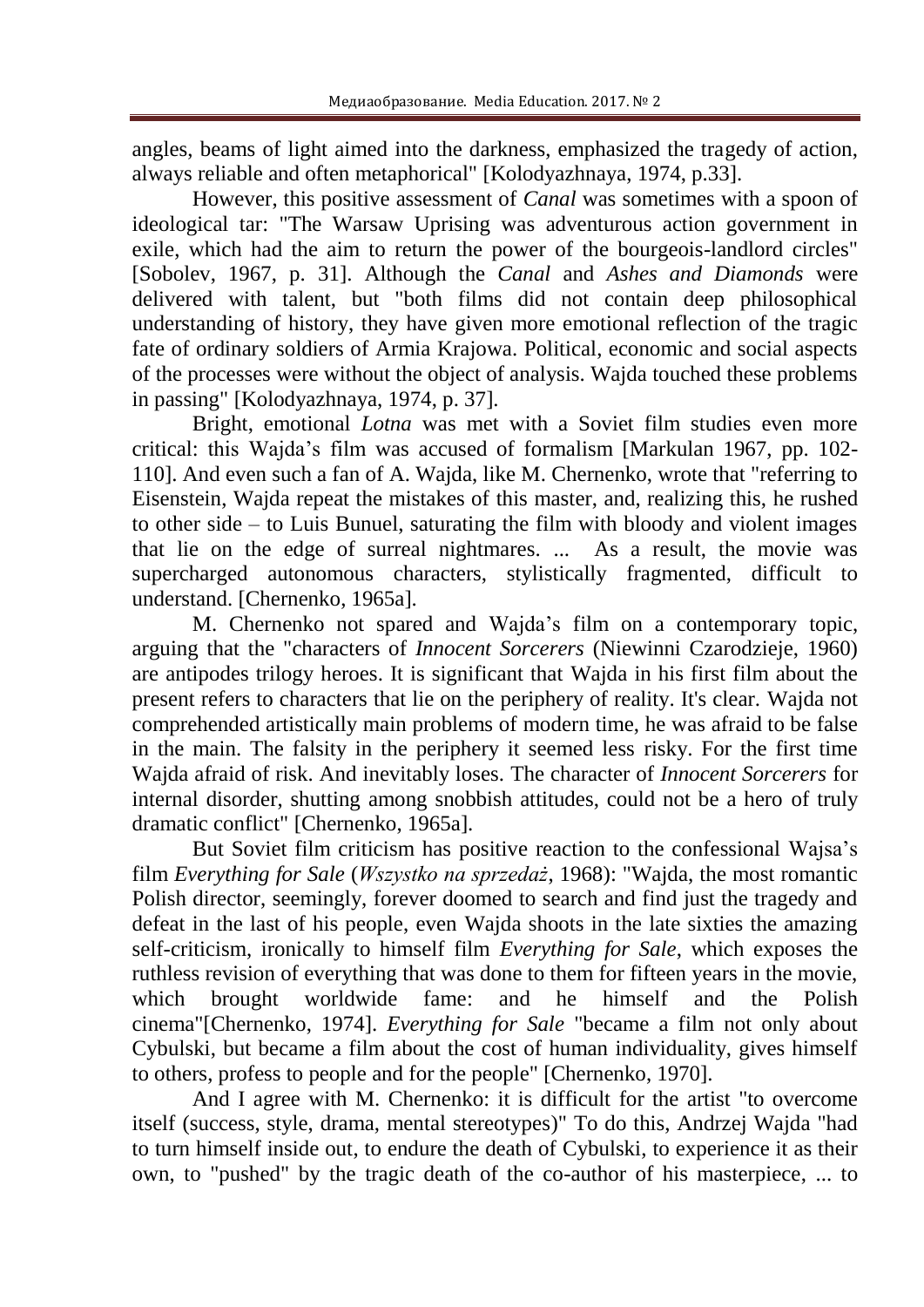make a ruthless assessment of own temperament and intelligence, a brutal revision of ethics and aesthetics, emotional and artistic services" [Chernenko, 1971].

In this context, elegiac *The Birch Wood* (*Brzezina,* 1970) was perceived by the Soviet film studies as a kind of respite wizard: "*The Birch Wood* completely lost everything that made the strength and nerve of Wajda's movies: fierce, noncancellable ownership painful problems of human history, its neuralgic points and nodes"[Chernenko, 1972]. "Private family history becomes for him a new occasion for reflection on the inseparable, inevitable, the absolute connection between man and his country" [Rubanova, 1972, p. 151].

It is worth noting that *Landscape after battle* (*Krajobraz po bitwie*, 1970) received also positively opinions from the Soviet film critics [Kolodyazhnaya, 1974, pp. 51-55; Chernenko, 1971; 1972 1978].

Of course, Soviet censorship was hostile to the anti-stalinist social drama *Man of Marble* (*Człowiek z marmuru,* 1976) by A. Wajda, but soviet film critics could to write about the movies of Andrzej Wajda until the era of "Solidarity". For example, a large-scale drama *Promised Land* (*Ziemia obiecana*,1974) by A. Wajda received a wide positive response in the Soviet press [Chernenko, 1977; Rubanova, 1977, p. 176].

But Andrzej Wajda actively supported the "Solidarity" movement, and the Soviet journal *Cinema Art* published an editorial under the characteristic title *Andrzej Wajda: what's next?* [Surkov, 1981]. And soon the name of Wajda was struck off for several years of the Soviet press.

I. Rubanova very precisely wrote about: "Andrzej Wajda was deleted away from the Soviet screen, it was forbidden to use his printed name of last ten years. And these events gave the myths. Two versions of the legend was most widely used: a popular and official. The first is that the creator of *Ashes and Diamonds* is poet of the generation historical tragedy... Version two: he is a demagogue, instigator, opportunistic, having exchanged his poetic talent at a flat politicking (see anonymous article *Andrzej Wajda: What Next?,* placed – alas, alas - in the pages of *Cinema Art,* 1981, n 10!)" [Rubanova, 1989, p.155].

Film critic S. Lavrentiev reminded of further developments: "The USSR had the revolution in cinema. Incendiary bold speech pronounced and the forbidden films one by one came out on the screens. The very dense reactionaries realized that Buñuel and Bergman, Coppola and Foreman were great masters. The debate about erotica on the screen already inflamed... But Wajda's question is not even raised for discussion. Wajda was guarded as the last besieged fortress... Many of his fans refused to believe in what he set foot on Moscow earth and November, 1, on the eve of the Master arrived" [Lavrenov, 1989]. But Wajda came, spoke in the debate, gave an interview. Thus began his return...

However, the films of the late Wajda called opposition not only from the Soviet officialdom. Even in the XXI century there are Russian critics who believe that "Wajda's speculative use stories from the recent tragic Polish past (*Korczak*  and *Katyń*) were doomed to failure"[Kirillov, 2011]. As you can see from the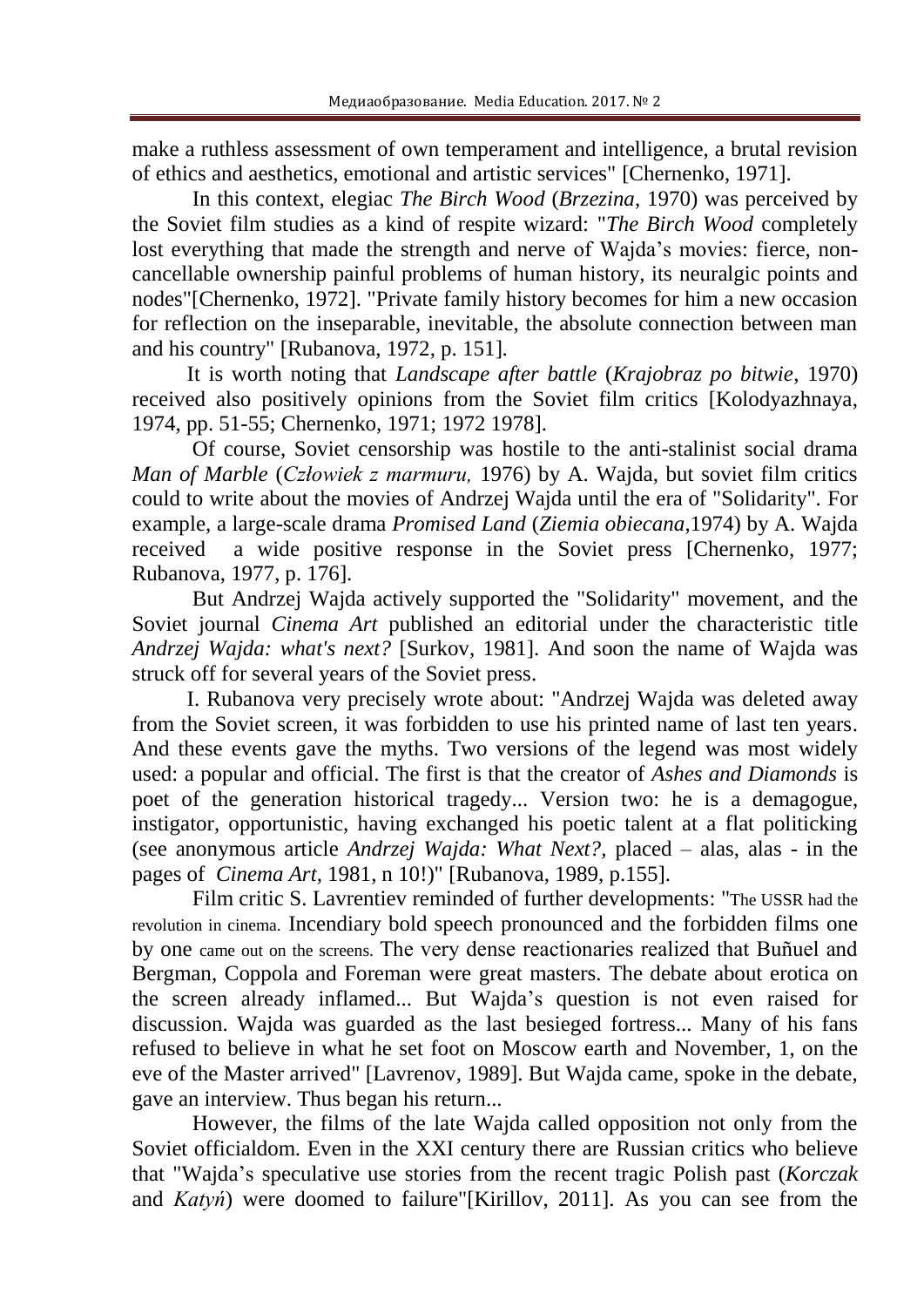above text, M. Kirilov speaks sharply, categorically, however, not backing up (to my opinion) at least some convincing arguments...

D. Gorelov write more radically: "All Polish directors dived into the proletarian environment in the period of "Solidarity", and it was a massive betrayal of the idea of Polish cinema. ... Wajda, who is filming about the impact construction and shipyard, there are muddy prostitution matter, for people's power to do it, or against it" [Gorelov, 2011].

But maybe it is worth to listen to S. Lavrentiev: "After all, what is a *Man of Marble*? Equally masterful as it film research of detailed mechanism of infernal machine actions to transform the human person in the "cog". The more valuable that the object of diabolical experiments presented here as a worker" [Lavrentiev, 1989]. ... Mirrored the situation *Man of Marble*, *Man of Iron* told that at the present stage of development of society a person can to resist the diabolical mechanism, but also to survive in this struggle. People here believe that the direction of history may depend on their actions. ... No major and minor characters, famous historical figures and unknown citizens. Everything is important. At any moment the balance of power may change... Maybe I'm wrong, but the creation of such a film-image seems to me a manifestation of the highest skill of directing"[Lavrentiev, 1989].

Of course, after the "rehabilitation" of Wajda's film Soviet/Russian critics began to reflect without any censorship restrictions: "What does the *Man of Marble*? ... This film the opened space for the activities of Wajda's younger colleagues, and *Man of Iron* exhausted motives, character, style of "cinema of moral anxiety". Refusal of pathos, metaphorical peaks from multiple layers and multiple meanings of cinematic image, the rate on its direct sound direct manifestation of reality, which itself raised to the reality of the rank of historical..." [Rubanova 1989, pp. 158-159, 163].

M. Chernenko succinctly expressed the significance of the great Polish director for the Soviet audience: Wajda was alive, inflexible, intractable ... indication that somewhere very near, almost in the same conditions in the same suffocating atmosphere, there is the art of cinema, which is not simply engaged in a dialogue on an equal footing with the surrounding reality, as elusive as the opportunity to dream our filmmakers, but this reality imposes its own language, his manner of speaking, its own system of values. In other words, this is a dialogue with the past and present, with national myths and illusions, with lies and slander as a way of thought and life. And wins a victory, though not always those who seek to directly, but always making the next required, the next step is to target the ultimate and only to the freedom of every human person, because without it, as it is known, cannot be freedom for all the other"[Chernenko, 2001].

Russian film studies (and I think rightly) highlights the *Katyń* (2007) from all of post-Soviet Wajda's films: "One way or another, but we can admit that the 87-year-old patriarch of Polish cinema is the only one in the world cinema master who feels true the scale of the tragedy and has the gift to convey it to the audience" [Rubanova 2013].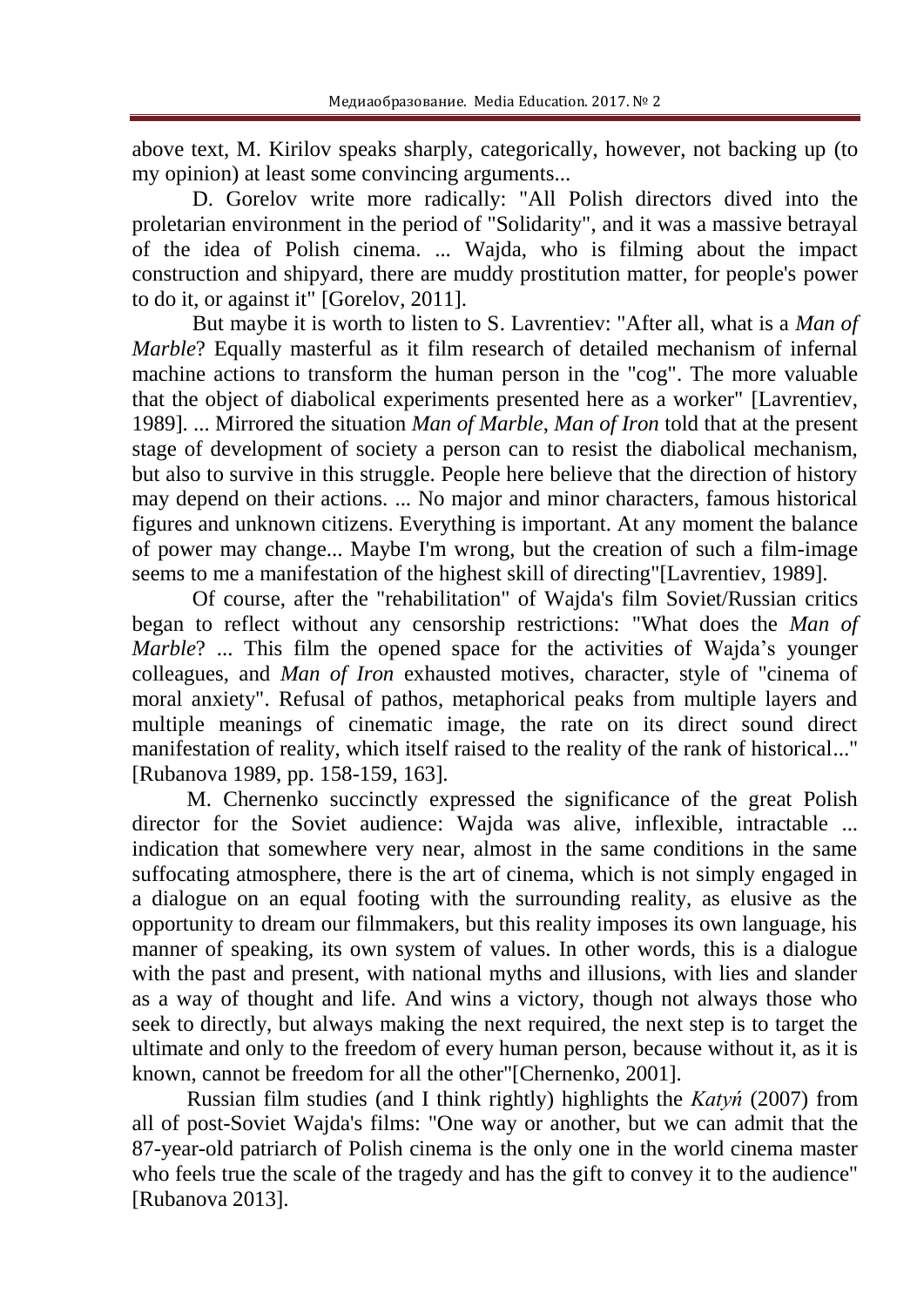Thus, despite all the inconsistencies, Andrzej Wajda has been and remains a major Polish Cinema figure for the Russian film criticism.

### *Wanda Jakubowska: Critical Consensus*

Soviet film critic did not have any disagreements about movies of Wanda Jakubowska (1907-1998). W. Jakubowska was a member of the Communist Party, a former prisoner of Nazi concentration camp. Her drama *The Last Stage* (Ostatni etap, 1947) about the horrors of Auschwitz. Soviet film critics evaluated this film immediately and permanently positive [Sobolev, 1967, pp.10-11; Markulan, 1967, pp. 25-38; Kolodyazhnaya, 1974, pp. 6-7].

And while the rest of Jakubowska's films was without special films criticism interest, *The Last Stage* began in the Soviet Union as a benchmark of the Polish anti-Nazi film: "Jakubowska has the purpose: to show how people sneaking hope, retained the ability to fight through violence and abuse. Chronicle cannot afford to show the will of the people, their ability to resist non-decreasing. It could only make a feature film" [Rubanova 1966, p. 63].

## *Aleksander Ford: with a fair wind to the West ...*

The situation with the work of another famous Polish director - Aleksander Ford (1908-1980) - was much more difficult. While he was a communist and was shooting *Boundary Street* (*Ulica Graniczna*, 1948), Soviet film critics praised him [Markulan, 1967, pp. 38-49]. On the other hand, A. Ford significantly tarnished its reputation in the eyes of official Soviet film criticism with "revisionist" film *The Eighth Day of the Week* (*Ósmy dzien tygodnia,* 1958). However, R. Yurenev's article containing harsh accusations against this film, has been published in highly specialized publications [Yurenev, 1959, p. 102] and, consequently, was available mainly to specialists. And most importantly: the next Ford's work - a large-scale color historical epic Crusaders (Krzyżacy, 1960) he returned to acceptable Soviet context.

This explains why J. Markulan, not even including the *Eighth Day of the Week* in her book *Cinema of Poland*, but noted with satisfaction that "at a time when there were anti-heroism trends was in the Polish art, Ford made the movie, frankly extols the heroism as an eternal category, enduring the most powerful" [Markulan, 1967, p.49].

Even a polemical sharp war drama *First Day of Freedom* (Pierwszy dzien wolnosci, 1964) by A. Ford received almost ecstatically evaluation: "Finally, one more victory. More than once we heard the voice of the end of the Polish school of full inflation of military themes. But A. Ford makes the film *First Day of Freedom* and turns the course of debate. Even ardent opponents recognize not only the legitimacy of recourse to "waste" the topic, but also an extraordinary freshness and modernity solutions military theme. Furthermore, even ardent opponents recognize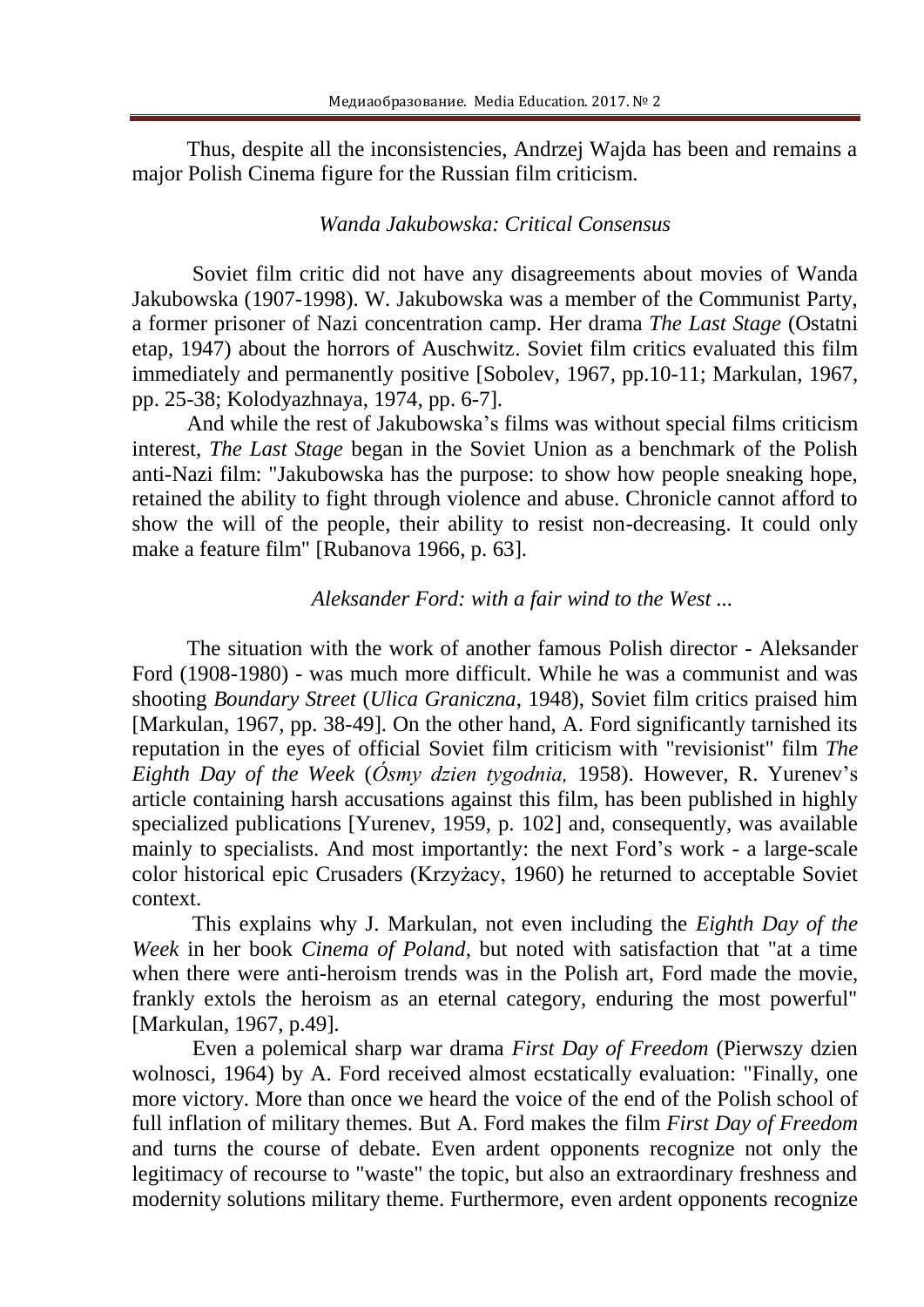the philosophical and aesthetic kinship latest of this movie with the best creations of the Polish Film School" [Markulan 1967, p. 49].

R. Sobolev wrote about *First Day of Freedom* also in the positive context, noting the brilliant play of the Polish star Beata Tyszkiewicz: "Watch Beata game it is enjoy what you always get when meeting with genuine art" [Sobolev, 1966, p. 168].

But... J. Markulan and R. Sobolev published their opinions until 1969, when Aleksander Ford decided to emigrate to the West. But after 1969, according to the censorship tradition, Soviet film critics almost did not mention about A. Ford...

## *The discussion about the work of Andrzej Munk*

Andrzej Munk (1921-1961) died in a car accident in early 1960s, so, unlike Aleksander Ford, he was persona grata for Soviet censorship. although, of course, the official Soviet criticism had the negative attitude to many of his films [Yurenev, 1959, p. 94].

But R. Sobolev, for example, liking all the movies of A. Munch [Sobolev, 1967]. M. Chernenko reacted positively to the *Bad Luck* (*Zezowate szczęście,* 1959): "Polish filmmakers are able to look at the tragic past of the other eye, ruthless, not only the enemy, but also to their own weaknesses, absurdities, disadvantages" [Chernenko, 1974]. Soviet film critics wrote very positive and about last Munk's film *The Passenger* (*Pasazerka*, 1963) [Rubanova, 1966, pp. 165-178; Kolodyazhnaya, 1974].

The polemical A. Munk's film *Eroica* was the main point of contention in the Soviet film studies about Polish movies:

"*Eroica* is built in the image of the war and the not typical events and characters, or rather paradoxes on heroism" [Kolodyazhnaya, 1974, p. 39]. "*Eroica* has not protest, not struggle, there is only a religious fanatic faith in a miracle, a legend, a myth, as the only deliverance" [Markulan 1967, p. 119]. I. Rubanova noted that the main miscalculation of the authors of the film "is not to rethink the historical realities. It is a complex phenomenon that history consciously them only in part, without taking into account connections and weaves disparate laws" [Rubanova 1966, p. 119].

And here is the opinion of the Russian film criticism of the post-Soviet era: "Munk raises questions that many times were set in the history of Poland: how to survive in captivity, how to cope with the humiliation, how to keep hope alive... And although Munk's film if the voice against mythologizing the heroism, it is not directed against the very heroism" [Eliseeva, 2009, p.25].

## *Wojciech Has: disappeared from sight...*

Soviet film criticism as a whole negatively [Yurenev, 1959, p. 100] met W. Has' grim drama *Loop (Pętla, 1957)*, critics indicated relations to the so-called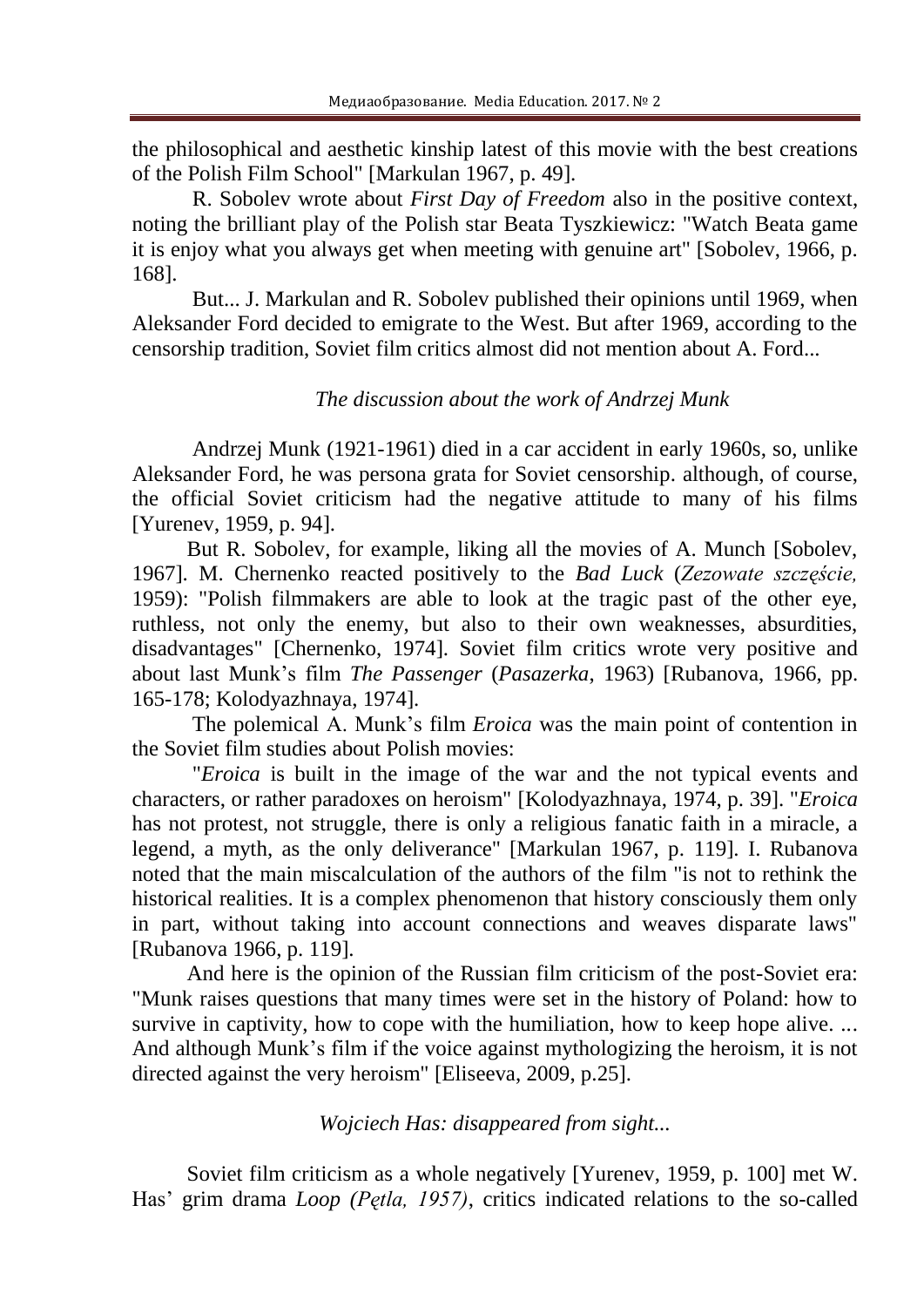"black series" of Polish cinema: "deeply flawed movie", "aggressive nihilism" [Kolodyazhnaya, 1974, p.27]. A positive attitude to the *Loop* [Rubanova, 1966, pp. 146-148] seemed discordant in this background. However, the yield on Soviet screens W. Has' films *How to be loved* (*Jak być kochaną*, 1962) and *The Manuscript Found in Saragossa* (*Rekopis znaleziony w Saragossie*, 1964) did his work in the USSR is quite legitimate, therefore, Soviet film critics could write about this director with open sympathy.

Tragicomedy *How to be loved* was rated by the Soviet film studies particularly warm [Rubanova, 1966, pp. 148-151]. M. Chernenko wrote about this sad and ironic film like this: "If I were a historian, I would have to say that Zbigniew Cybulski played his role in this film as distinct parody of his role in *Ashes and Diamonds.* And the whole drama did not hide his parody in relation to the "Polish Film School". But then, after seeing the film, I remained a striking actress Barbara Krafftówna, poignant story of her heroine, sacrificed himself for the sake of love, she led survive in spite of all disappointments" [Chernenko, 1974].

A film critic J. Markulan summarized film director's artistic signature: "W. Has, perhaps, the most difficult director of Polish cinema. Not so easy at times to get through to the essence of his creatures, to understand the hidden meaning. Sometimes it seems that he mystifies the audience and issues of ambiguity, if not empty, then something is very elementary. And then comes the suspicion that he was just having fun form, with virtuoso dexterity builds stunning designs of cinematic construction materials. But it is difficult, sometimes impossible to understand what will be the structure. Consistently, a human stubbornness, knowing the truth, it creates a bizarre world, a little similar to the one in which we live and inhabit his people too strange, manic obsessed with one passion (no idea, namely passion). His characters are always put in the position of exclusive, most often they are isolated from the environment, they are deprived of the case and feel minimal communication with the public. W. Has' camera is like a microscope, a magnifying observation object to epic proportions, as if it is moving away from everything that does not belong to the lens" [Markulan, 1967, p. 208].

However, after the release of the *Doll* (Lalka, 1968), his subsequent works have disappeared from sight Soviet critics. The reason for this is well noted by D. Viren: "Surreal imagery grew from film to film in the works of Wojciech Jerzy Has" [Viren, 2015, p. 16], which was absolutely unacceptable to the Soviet censorship of the 1970s - the first half of 1980s. Only in post-Soviet times, after W. Has (1925-2000) death, T. Eliseeva published the first in the Russian film criticism review about Has' surrealistic masterpiece - Sanatorium under the Hourglass (Sanatorium pod Klepsydrą, 1973): "It's a beautiful, elegant and picturesque ribbon, the protagonist of which is nostalgia for the departing time, outgoing and a vanished culture of the eastern regions of Poland, where it was already a strong Jewish element, but as a presentiment of impending terror era concentration camp crematoria..."[Eliseeva 2009, p. 123].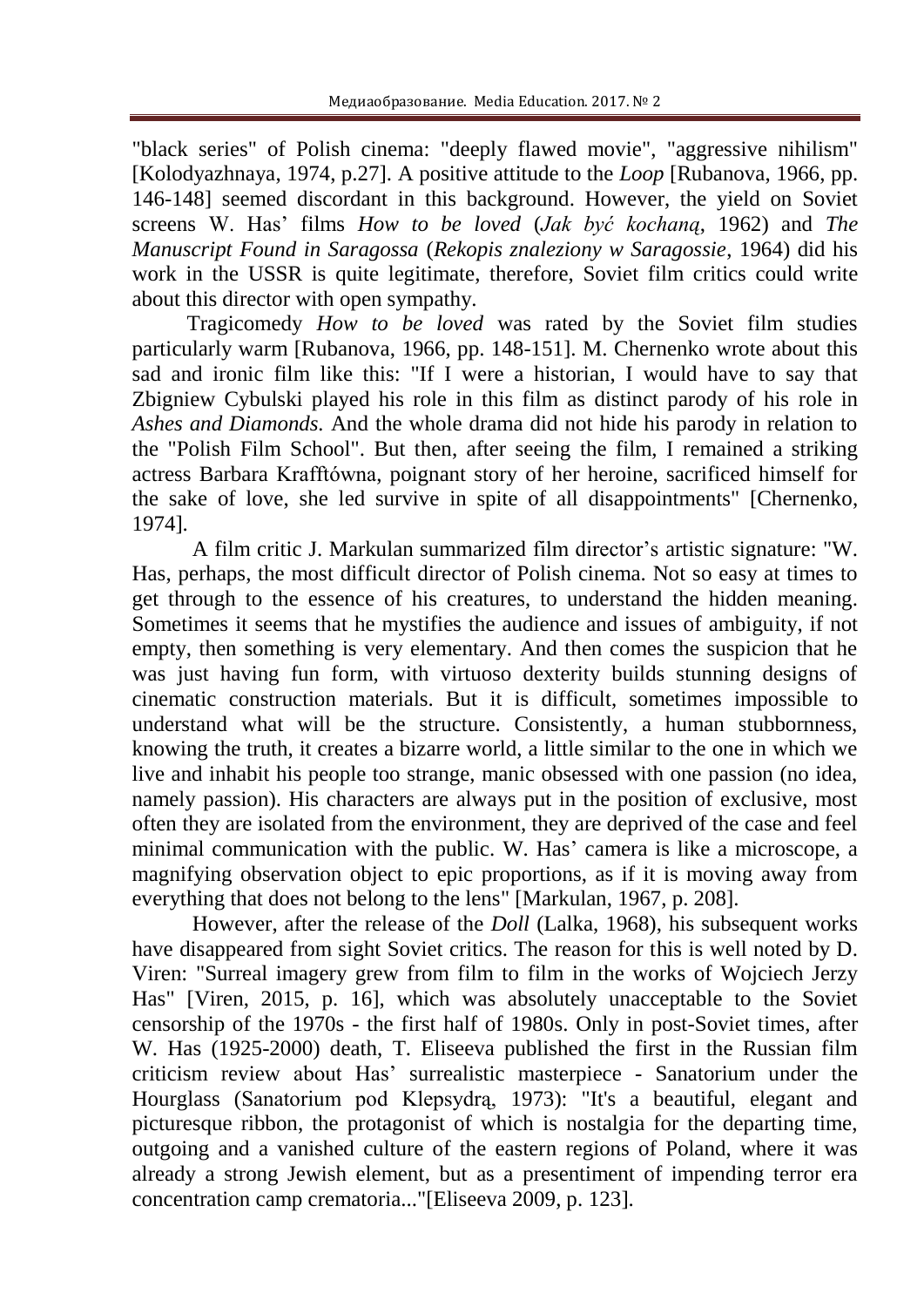# *Jerzy Kawalerowicz (initially) the darling of the Soviet Box Office*

In the Soviet films box office of the 1960s, Jerzy Kawalerowicz (1922-2007) occupied a special place: almost all of his work, set them up to 1966, were successfully shown in the USSR. Colored historical drama *Pharaoh* (*Faraon*, 1965) had the particular success with Soviet audiences.

However, not all Soviet critics treated with reverence to the films E. Kawalerowicz. So J. Markulan claimed that "*Train* (*Pociag,* 1959) just a wonderful sketch. Poverty cannot be overcome by anything dramatic, and all the director's Herculean efforts broke on the script of emptiness, his sketchy and sometimes banal" [Markulan 1967, p. 195].

A. Sokolskaya wrote about *Mother Joanna of the Angels* (*Matka Joanna od Aniołów,* 1961) that this "film is without a doubt, is opposed to religious world. But it is not just about religion. It is all about the lack of freedom, of prohibitions, gravitating over man. About thirst of action, which is stronger than fear, on the nature of activity. One of the Polish critics called it a product of the modern Faust. About Faust, who is the devil and God in him." [Sokolskaya, 1965, p. 65].

J. Markulan supported Sokolskaya's opinion: "Ideological and aesthetic searching of Kawalerowicz led to the creation of monumental philosophical *Mother Joanna of the Angels*. In this complex film Kawalerowicz remained faithful to its basic principles: here there is "hunger feeling" that put their characters into a frenzy and rebellion, and here the richness and complexity of psychology expressed in terms of the actor, through the plastic, the music: the harmony of all the language components" [Markulan, 1967, p. 196].

*Mother Joanna of the Angels* is perhaps the case that the views of the Soviet and post-Soviet critics almost coincided. So, T. Eliseeva argues that there is "love and faith have faced in conflict. Kawalerowicz primarily concerned with the eternal problem of human freedom borders, the problem of human nature to the relationship undertaken voluntarily or imposed from outside prohibitions. There are the universal problems. Duration also conditionally ... that can happen anytime, anywhere. ... Picture is perfect, mature reflection on the conflict of faith and love, the nature of man, look at the madness and demonic as an attempt to revolt against the hypocrisy of the world"[Eliseeva, 2009, p. 71].

Since 1966, only one new film by Jerzy Kawalerowicz was in the Soviet screens. The reason for this can probably be found in the fact that "Kawalerowicz has a feature: each of his new film like cross out everything that has been achieved in the previous year. He is always on the lookout, because his every film can be called experimental"[Sobolev, 1967, p. 15].

And if his experiments of the 1950s - the first half of 1960s were allowed to for the Soviet censors, the postmodernist *Game* (*Gra,* 1968) and *Maddalena* (Italy-Yugoslavia, 1970) already does not fit into the aesthetics socialistic realism. Soviet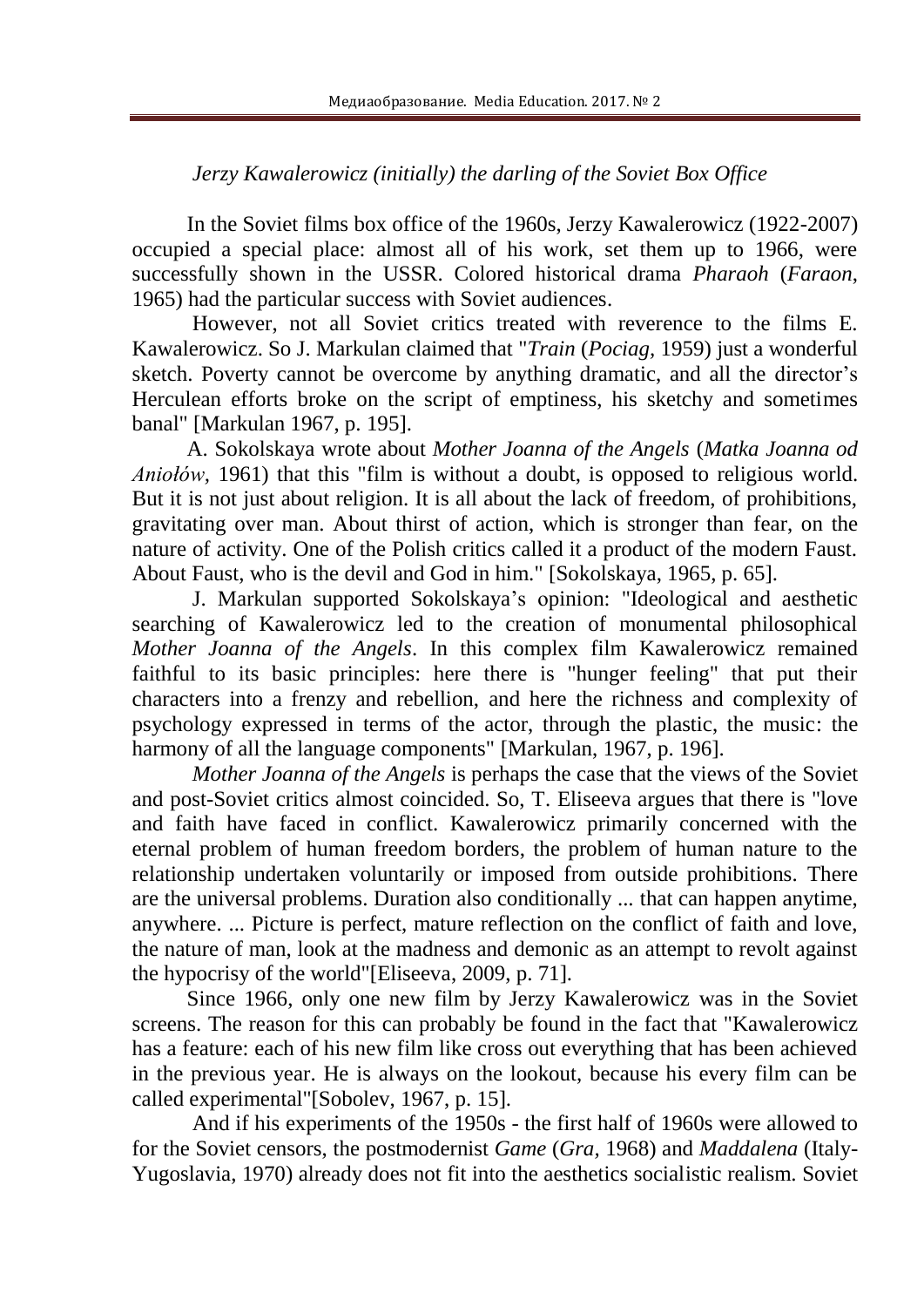censorship considered *The Death of the President* (*Śmierć prezydenta,* 1977) and *Austeria* (1982) too politicized.

Soviet censors did not forbid for Soviet film critics write something about E. Kawalerowicz, but his films after 1966was almost unknown in the USSR...

### *Tadeusz Konwicki: outside the Soviet screens*

None of the six movies of famous Polish writer, screenwriter and film director T. Konwicki (1926-2015) did not in the Soviet Screens. However, oddly enough, soviet film critics quite lively and in a positive context, were discussed about the first three of his films [see, for example: Markulan 1967, pp. 230-234].

The directorial debut of T. Konwicki - *The Last Day of Summer* (*Ostatni dzien lata*, 1957) had the special interest for Soviet film criticism. I. Rubanova wrote that "melancholy atmosphere of isolation, almost cosmic emptiness recreated in the film with great skill. The authors ascertain the alienation of characters, but they do not seek to explain it. And for this explanation they refer to the past" [Rubanova 1966, p. 137]. I agree: this is "one of the most poetic and lyrical works of Polish cinema, but it is perhaps also the saddest movie, in which the topic of loneliness sounded hopeless, hysterically" [Markulan 1967, p. 223].

V. Kolodyazhnaya clarified the cause of the Soviet film critics' interest to films of T. Konwicki 1950s – 1960s: "Konwicki pioneered new content and new means of movie expression, he reflect the complex intimate, lyrical world of man, the spiritual life of those areas that were previously considered belonging to only one literature." [Kolodyazhnaya, 1974, p. 63].

V. Kolodyazhnaya's article was published in 1974 when T. Konwicki has directed his chief, shrill confessional film *How far from here, how close* (Jak daleko stąd, jak blisko, 1971). However, V. Kolodyazhnaya preferred not even to mention the film. Similarly done and L. Muratov [Muratov, 1976], the author of the work of Gustaw Holoubek, did not mention *How far from here, how close* too, though this actor played a key role in this film. The reason for this, as is the case with E. Kawalerowicz's films *Game* and *Maddalena*, was also the aesthetic as "central pattern of the director." *How far from here, how close* "are fully consistent with the canons of surrealism: her action is based on the intersection of the past and present, dreams and memories, dreams and waking" [Viren, 2015, p. 17].

As a result, T. Konwicki's films of 1970s – 1980s was a phantom, not only for the Soviet public, but also for Soviet film criticism...

#### *Jerzy Skolimowski: from criticism to taboo*

No work of film director Jerzy Skolimowski was not in the Soviet screens. However, before his emigration to the West, which occurred in the late 1960s, Soviet critics eagerly wrote about his movies.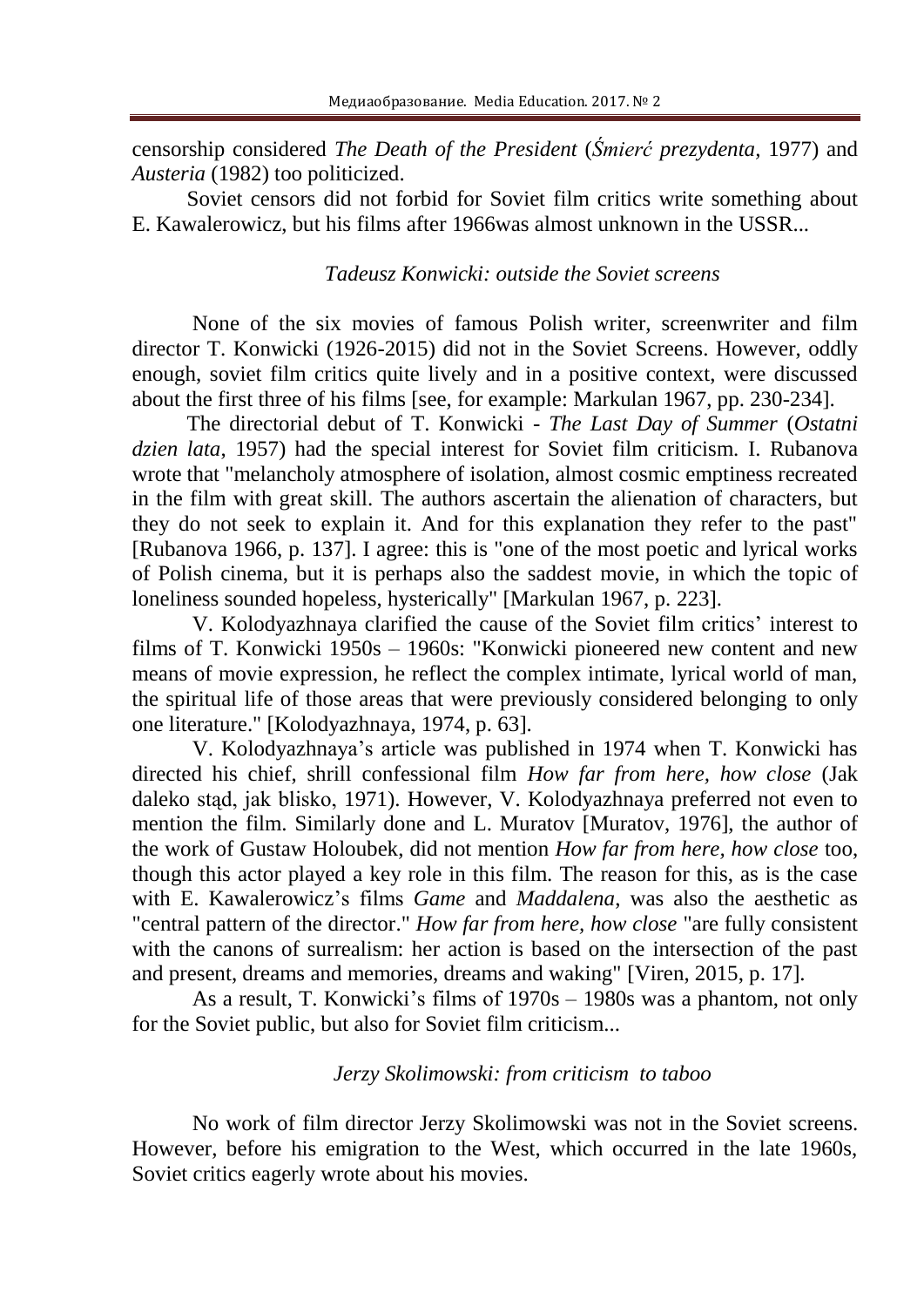J. Markulan acknowledged that "Skolimowski is certainly a talented director. *Rysopis* is the film with amazing sincerity and accuracy of direction. ... Although *Walkover* appeared raid affectation, a sort of coquetry. ... A lot of vulnerabilities exist in Skolimowski's objectivism, in his view of character, as it were from the outside and, above all, the rejection of any kind of conclusions" [Markulan 1967, p. 235]. R. Sobolev was more positive: "The sophisticated viewer may notice that ... Skolimowski style - it's something stunning, unusual. Of course, his style has been prepared with all those quests of the past decade, what happens in the movie. Of course, Skolimowski has absorbed the experience of Polish filmmakers, and the French "new wave", opening Godard and Antonioni, instructive failures "verite" and more [Sobolev, 1967, p. 98].

E. Skolimowski's departure to the West, of course, radically changed the vector of critical statements of the Soviet critics. V. Kolodyazhnaya wrote that Skolimowski "lack of faith in spiritual values, including in the spiritual values of a socialist society", she asserted that "Skolimowski's characters live by Western existentialist schemes, they are deeply alien to the contemporary Polish life. Skolimowski ... trying to get in the position "outside observer", but there is no doubt that the spiritual poverty of characters, the lack of contacts between them and the tragic absurdity of life seem to him essential features of the universe" [Kolodyazhnaya 1974, p. 77].

This film expert position in strict Soviet censorship is not surprising. More surprising that this position finds support among some Russian film critics of the XXI century. For example, M. Kirilov and now believes that "the films representing in Poland the style of "new wave", filmed just two people: Roman Polanski and Jerzy Skolimowski. Skolimowski's movies were absolutely cosmopolitan... His characters are taken out of the environment, they live by their own laws, perpendicular to society. ... Skolimowski left "socialist paradise", which he deeply despised, but as a director simply degraded, taking worthless and devoid of fancy crafts" [Kirillov, 2011].

## *Roman Polanski: only one film*

Debuting a series of short films, Roman Polanski has put in socialist Poland, only one full-length film - *Knife in the Water* (*Nóż w wodzie,* 1962). As "the first surrealist short film *Two people with the cabinet* (*Dwaj ludzie z szafa,* 1958), his feature debut, *Knife in the Water* is psychodrama with sadomasochistic break, this film differed sharply from the Polish film production in those years and were perceived in Europe as a socio-romantic Slavic exoticism"[Plakhov, 1999, p. 31]. This allowed R. Polanski after his emigration very fast (since 1963) to adapt the West ...

Hence, in general, it is clear why R. Sobolev negatively assessed the nominated for "Oscar" *Knife in the Water*: "This is not an easy film: something is undoubtedly truthful and analytic, and somewhat one-sided and narrow in thought.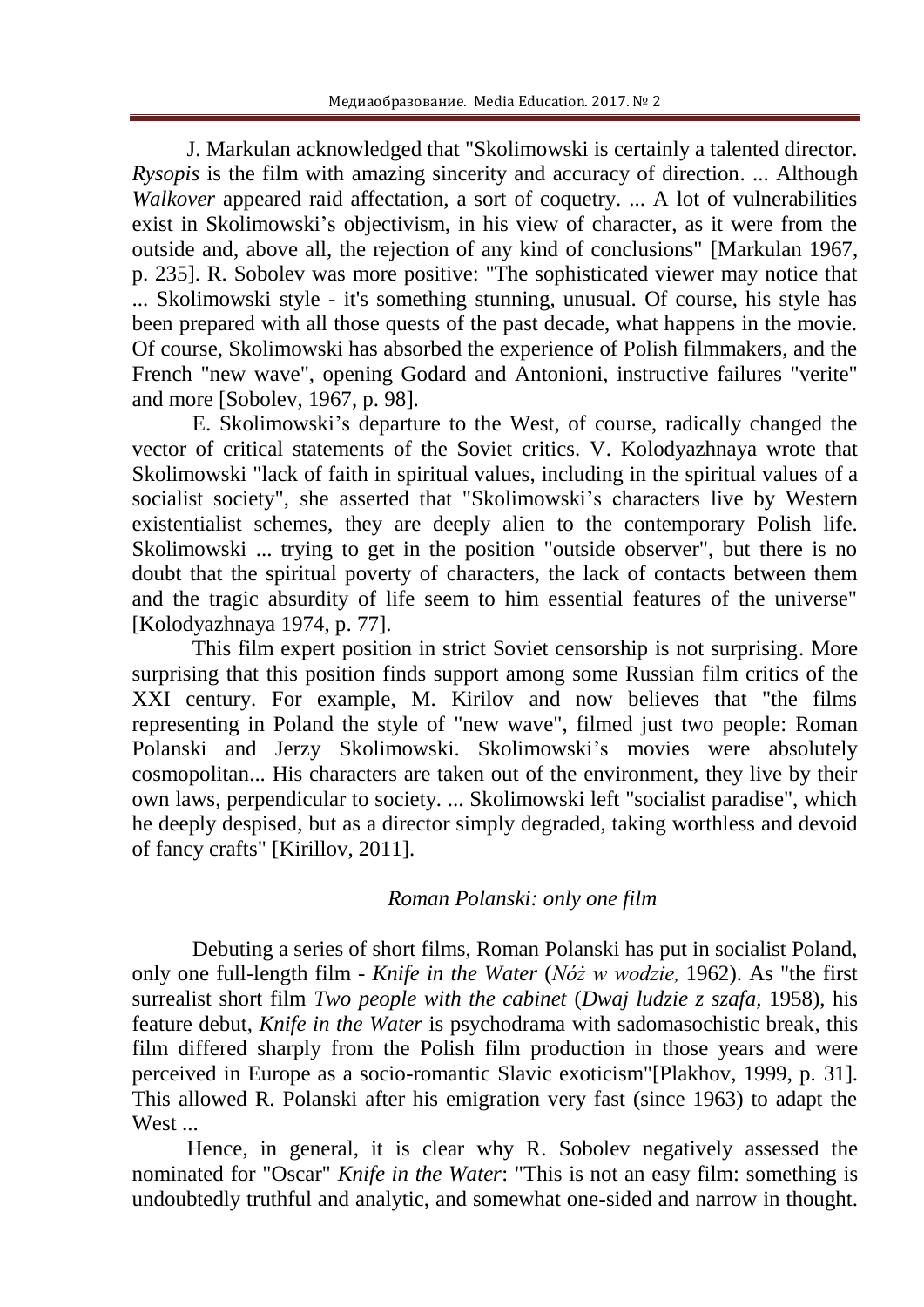Some people said this is a snobbish film. Maybe. However, first of all this film is made with cold hands, a film director can be very talented, but apparently indifferent to people's joys and sorrows. I have two indisputable conclusions after viewing *Knife in the Water:* a) the author despises people and b) people are contemptible"[Sobolev, 1967, pp. 88-89].

J. Markulan wrote about *Knife in the Water* in a similar vein: "All this can be understood in two ways. Whether the filmmakers are protesting against "small stabilization", ridiculed both sides of the middle class - a frank and disguised, or seriously consider the inevitability and universality of philistine dishonesty. The film looks like an elegant paradox, designed for amusement"[Markulan, 1967, p. 244]. V. Kolodyazhnaya echoed: "The main features of all the characters are selfishness, petty vanity, lack of spirituality... People were depicted insignificant in its nature and existence in general appeared as meaningless" [Kolodyazhnaya, 1974, pp. 76-77].

The verdict of the official Soviet cinema criticism was strict and merciless: "there was nothing surprising in the fact that Roman Polanski and Jerzy Skolimowski fled in the capitalist world. Here they began staging entertaining movies preserving the old philosophical essence. Both directors depict crime perverse biological nature of man and the tragic absurdity of the universe" [Kolodyazhnaya, 1974, p. 78].

But here it is worth noting that in the XXI century Russian film critic M. Kirillov, in fact, remained faithful to the traditions of Soviet film criticism about the *Knife in the Water:* "Roman Polanski, as it turned out, was basically a stranger to whatever ideology. He was a skilled and talented impersonator, instantly adapts for the style that was in vogue in this particular moment. ... *Knife in the Water* has something common with Chabrol experiments, but the Polish director lacked the Frenchman's anger and sarcasm, he had only imitated the psychological thriller" [Kirillov, 2011].

But I like T. Eliseeva's view about *Knife in the Water*: Roman Polanski "is not just opposed secured layman and a representative of the younger generation, brought up in accordance with certain moral and social principles. He sarcastically proved that these principles are worth nothing, generating only envy and greed. Although the director has created a universal situation that exists outside of time, are not connected with any country or with the era, human allusions were read and learn easy"[Eliseeva, 2009, p. 82].

# *Krzysztof Zanussi and film of moral anxiety*

Krzysztof Zanussi is one of the few bright examples of a positive assessment of Polish cinema from both Soviet and post-Soviet times' film critics. V. Kolodyazhnaya consistently praised his works at the beginning of his career [Kolodyazhnaya, 1974, pp. 79-83], noting that "Zanussi showed himself a moralist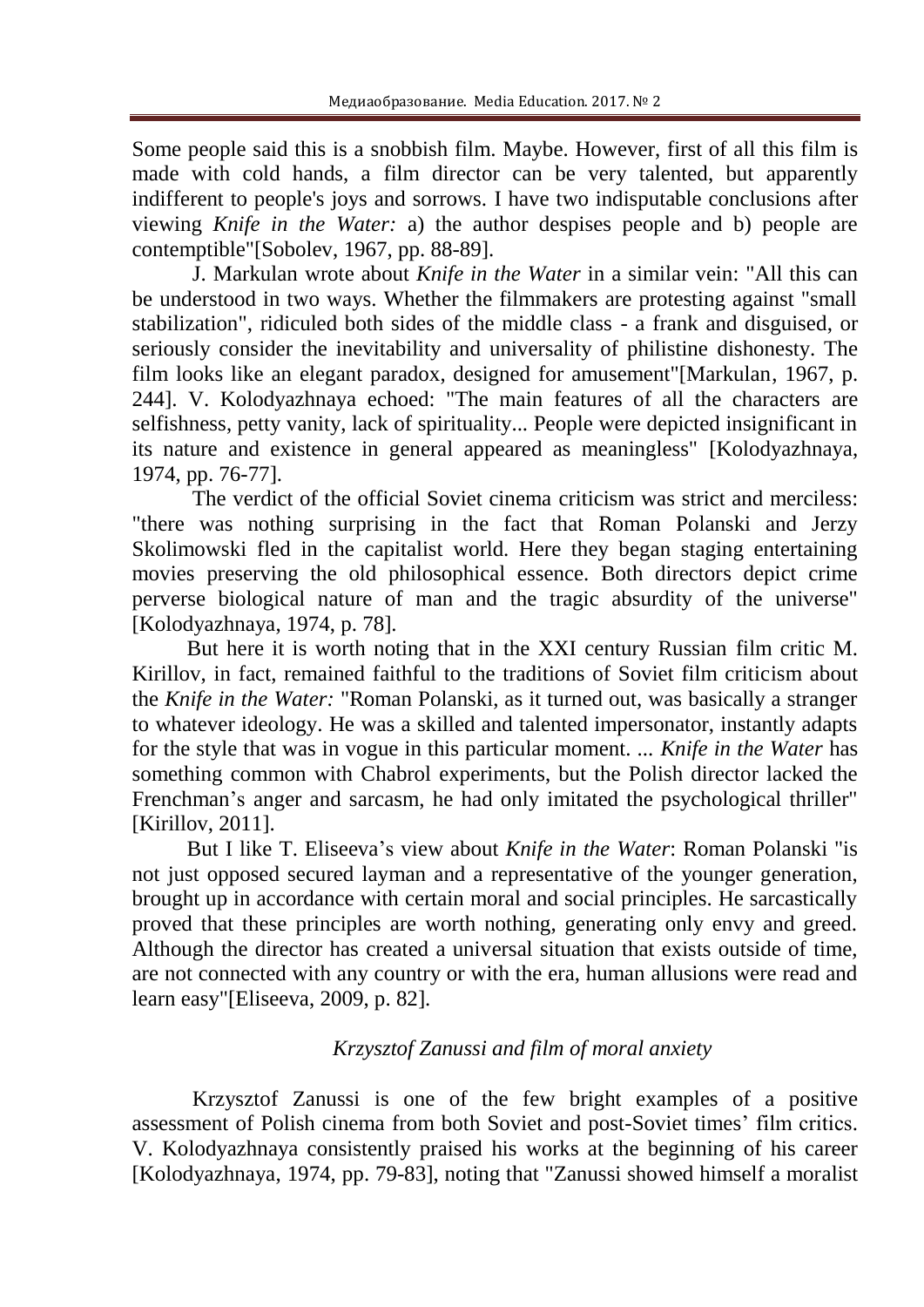in the noblest sense of the word: it stands for good, for a deep comprehension of the meaning of life, for the ideals" [Kolodyazhnaya, 1974, p. 80].

M. Chernenko wrote about this outstanding master in a friendly manner, noting, for example, that in the *Hypothesis* (*Hipoteza*, 1972), "we can see the open ironic list of possible variants of human destiny, taken at the crossroads of Europe, the fate of the beginning of this century" [Chernenko, 1978]. M. Chernenko equally warm wrote about the *Khaki* (*Barwy ochronne*, 1976), one of the central dramas of Polish moral anxiety cinema: "Rather austere, purely rationalistic moral incidents, ... instead of "real European" cinema ... we can see a viper satirical film with well-cut plot, unexpected sense of humor, an elegant dialogue. ... debate about the immorality of the authorities, the hypocrisy and the arrogance of life owners, a general demoralization of society..." [Chernenko, 1990].

In fact, Krzysztof Zanussi, the physicist and philosopher, is a "rational Christian. His every utterance obviously religious and yet calibrated strict Western rationalism. Rationalist Zanussi often proving to be an idealist. ... His films have always talked about a special world. More precisely, the two worlds: the ordinary life with her sometimes unusual problems, and the questions of life and death, truth and freedom"[Rahaeva, 2007].

I totally agree with T. Eliseeva: "Zanussi thoroughly and dispassionately translates into the language of the cinema the most fundamental and complex problems of human existence, are essential for every human being: birth, life, death, intellect, conscience, soul, faith. For this director the modern world is the territory of moral conflicts and ethical dilemmas."[Eliseeva, 2002, p. 67].

In 1982, I wrote a rather voluminous article entitled *Polish cinema 1970s: "third generation" and the debut of the youth* [Fedorov, 1982] and tried to offer this text in the main Soviet cinema journals. I believe that censorship alarmed even the first line of my article begins: "In the 1960s Polish cinema has lost some of its leading artists of Polish Film School, and young film directors. Director Andrzej Munk became the victim of a car accident in 1961. Zbigniew Cybulski, Polish actor № 1, died under the wheels of the train in 1967.

Roman Polanski, "the child prodigy of the Polish screen", left to the West in 1963. Another young film director and actor Jerzy Skolimowski followed him later, in 1968. One of the best Polish cameramen Jerzy Lipman and film director Aleksander Ford, talented animators Jan Lenica and Walerian Borowczyk also moved to the West...

Films of well known directors such as Wojciech Has, Jerzy Kawalerowicz, Tadeusz Konwicki very rarely appeared on the Polish screens 1970s... It was much less discussions around the new films of Ewa & Czesław Petelski, Stanisław Lenartowicz, Stanisław Różewicz, Jan Rybkowski, and other film directors of the older generation. Only Andrzej Wajda was very active in 1970s...

So, new Polish film directors came in 1970s, many of them were born after the war, the "third Polish cinema" started" [Fedorov, 1982].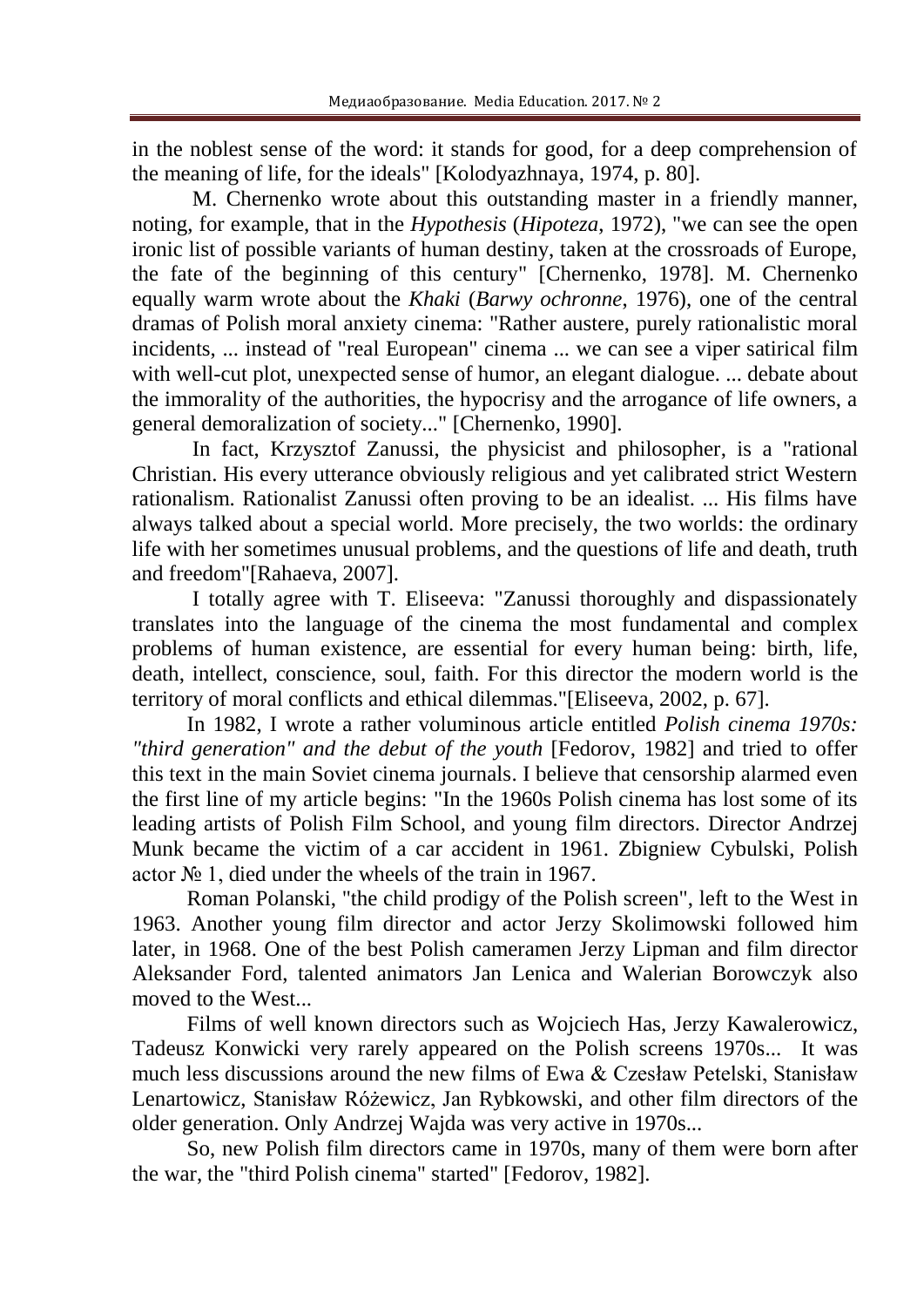Thus, the article was, as some people say, "out of time", and has been successfully rejected...

# *Krzysztof Kieslowski: metamorphosis*

Soviet film criticism first became interested in the work of Krzysztof Kieslowski (1941-1996) after his satirical film *Amateur* (*Amator*, 1979) received one of the main prizes of the Moscow Film Festival. Although a little earlier I. Rubanova, trying to talk about his "moral anxiety" films in an acceptable for Soviet censorship form. She wrote that Kieslowski "endowed with an acute artistic vision, flexible mind of modern intellectual, allow little things to evaluate as part of a greater whole and does not attract attention" [Rubanova, 1978, p. 257].

As later noted A. Plakhov, "Krzysztof Kieslowski's international fame began with the Grand Prix film for *Amateur* at the Moscow Festival 1979. The prize was awarded because of the stupidity of Brezhnev's ideological censorship... It was a sharp reflection of the former documentarian for the dual role of cameras in general and in the socialist world of double standards, in particular" [Plakhov, 1999, p. 154].

The explanation of this softness of Soviet censorship can be found in E. Bauman's treatment entitled *The Story of a Hobby*. She wrote about the main character from the *Amateur:* ''blows of fate rained on our simple-minded hero. And all because he, perhaps even unconsciously, felt his new occupation as a vocation in which he chose to be loyal only to his inner voice" [Bauman, 1981, p. 184].

After the *Amateur* Moscow triumph it was the time of "Solidarity", and the names of the supporters of this protest movement was in vogue in the USSR only in the "perestroika" era when "Kieslowski's triumph was the *Decalogue* (1988- 1989)"[Plakhov, 1999, p. 154].

M. Chernenko wrote about *Decalogue:* "it is explosive aesthetic and ethical cocktail explains another director's properties so that it is unique in world cinema: thinking in cycles, a tendency to unusual, non-canonical epic mindset, the desire to expand their artistic world beyond the classical subjects and situations"[Chernenko, 1996]. For example, in *Short Film About Killing* (*Krótki film o zabijaniu*, 1987) K. Kieslowski "opens not revenge, not punishment, but an empty ritual and conceited, stubborn indisputable dogma consecrated by centuries, but not sacred, because for the director, a man of Catholic morality, Catholic ethics murder in the name of the law are as unnatural as murder is against the law, against man and humanity"[Chernenko, 1990].

At one time (during of the Moscow Film Festival) I was able to not only see, but also to talk with K. Kieslowski. And I totally agree with A. Plakhov: "Kieslowski does not fit into the classification of André Bazin, who divides artists to those who prefer reality, and those who believe in the image. He has no contradiction between physics and metaphysics. Kieslowski as artist immersed in the mystery of life, its horrors and its wonders. ... Kieslowski was one of the last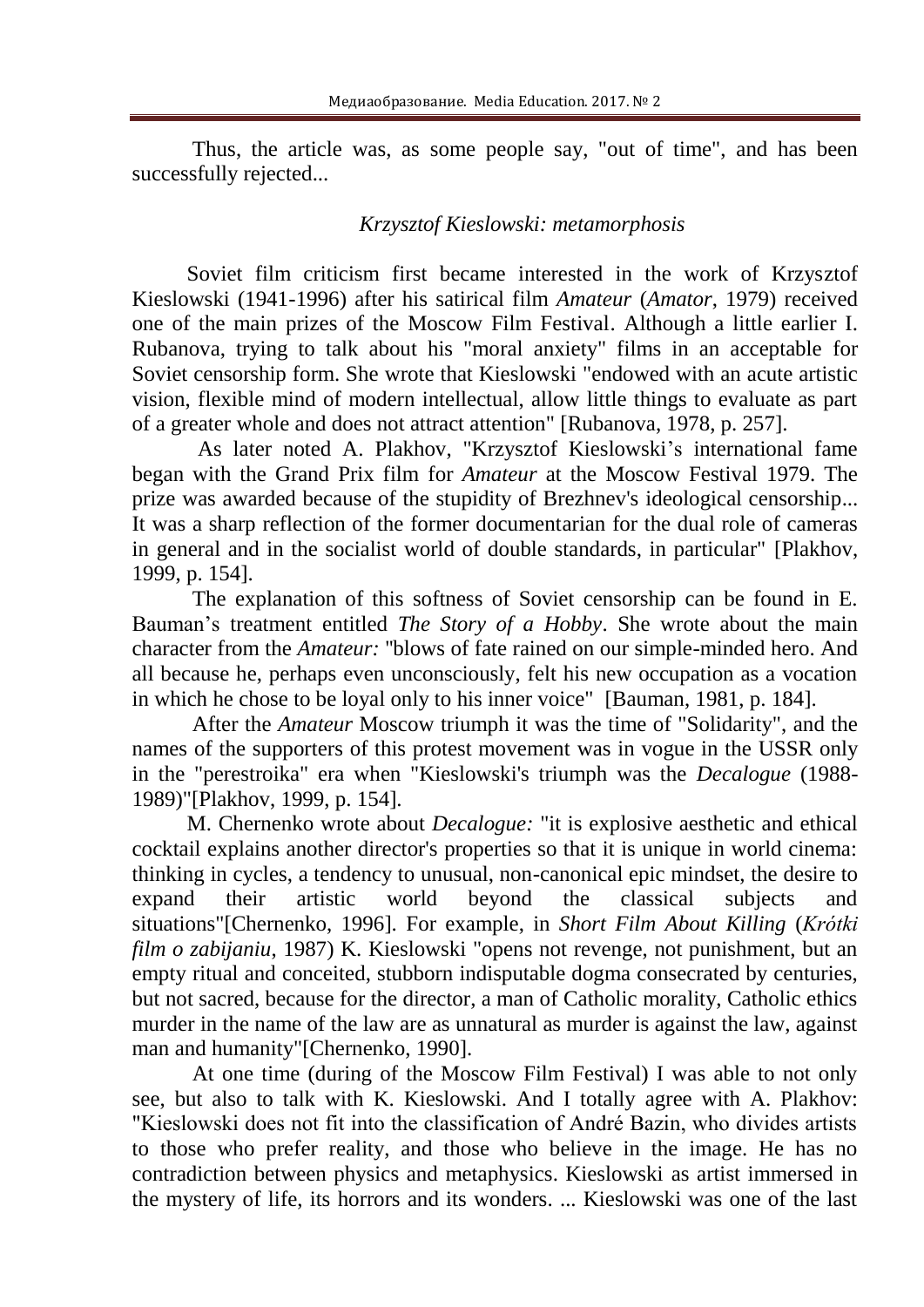authors in a movie, who treated him not as an attraction or amusement, but as a moral message. He has overcome the cultural barrier between East and West, between Europe and America, between classic and contemporary cinema. He made people end of the XX century listen to yourself"[Plakhov, 1999, pp. 155, 151].

# *Juliusz Machulski: the darling of the Soviet Screen*

If Juliusz Machulski filmed their naughty comedy in 1970s, they will likely never would have got to the Soviet screens. But ... J. Machulski's erotic fiction comedy *Sexmission* (*Seksmisja***,** 1983), even in a censored version and with a much more innocent title *New Amazons* triumph came in the Soviet Screens in the perestroika times. Criminal retro comedies *Va Banque* (*Vabank,* 1981) *and Va Banque – 2* (*Vabank-2,* 1984) were the champions of the Soviet box office 1980s.

M. Chernenko aptly wrote that J. Machulski is not cinematic messiah, and social analytic, "in other words, he perfectly knows exactly his place in the movie, knows that this is the place is his own"[Chernenko, 1990].

*Sexmission* used "a wandering story about the kingdom of women, which are transferred from the present day, laced with so many urgent political allusions and associations" [Chernenko, 1990]. After the huge success of *Vabank* J. Machulski made *Vabank-2*, with "casual elegance and professionalism directing, ... the ability to build a magical adventure spectacle"[Chernenko, 1990].

Of course, the *Vabank* can be called "trifle" [Gorelov, 2011], however, this definition is probably gets most of the films of light genres. But the *Kingsajz* (1988) was the fantastic comedy with the clearly satirical components. This film was a parody of "a very familiar world in which we see things as they are: card system and the law on the prohibition of drinking alcohol in the workplace, as well as time off; session of Parliament, investigating traces of sedition in the fairy tales of the Brothers Grimm; ideological struggle against spreading liberalism, claiming that there is... And if we would think that all this is too pessimistic, we will see the local rebels under the banner of "Kingsize for everyone" [Chernenko, 1990].

Unfortunately, *Kingsajz* became the last J. Machulski's movie has attracted interest from Russian film critics. Well, maybe *Squadron* (*Szwadron*, 1992) attracted some attention because it was "an attempt to look at the uprising of 1863 through the eyes of a Russian officer, who falls in love with a beautiful Polish patriot, but being the enemy, cannot count on reciprocity. ... an echo of the old Polish stereotype: Russian as passive slaves of the king; or is violent disruptors comprising faceless, hostile Poles mass or individual conscientious people who, however, did nothing to change the situation"[Rahaeva, 2012, p. 231].

## *About the "white spots" of Polish cinema*

Many Polish films of the socialist period were almost out the analysis of the Soviet criticism due to censorship and political reasons. That is why it is so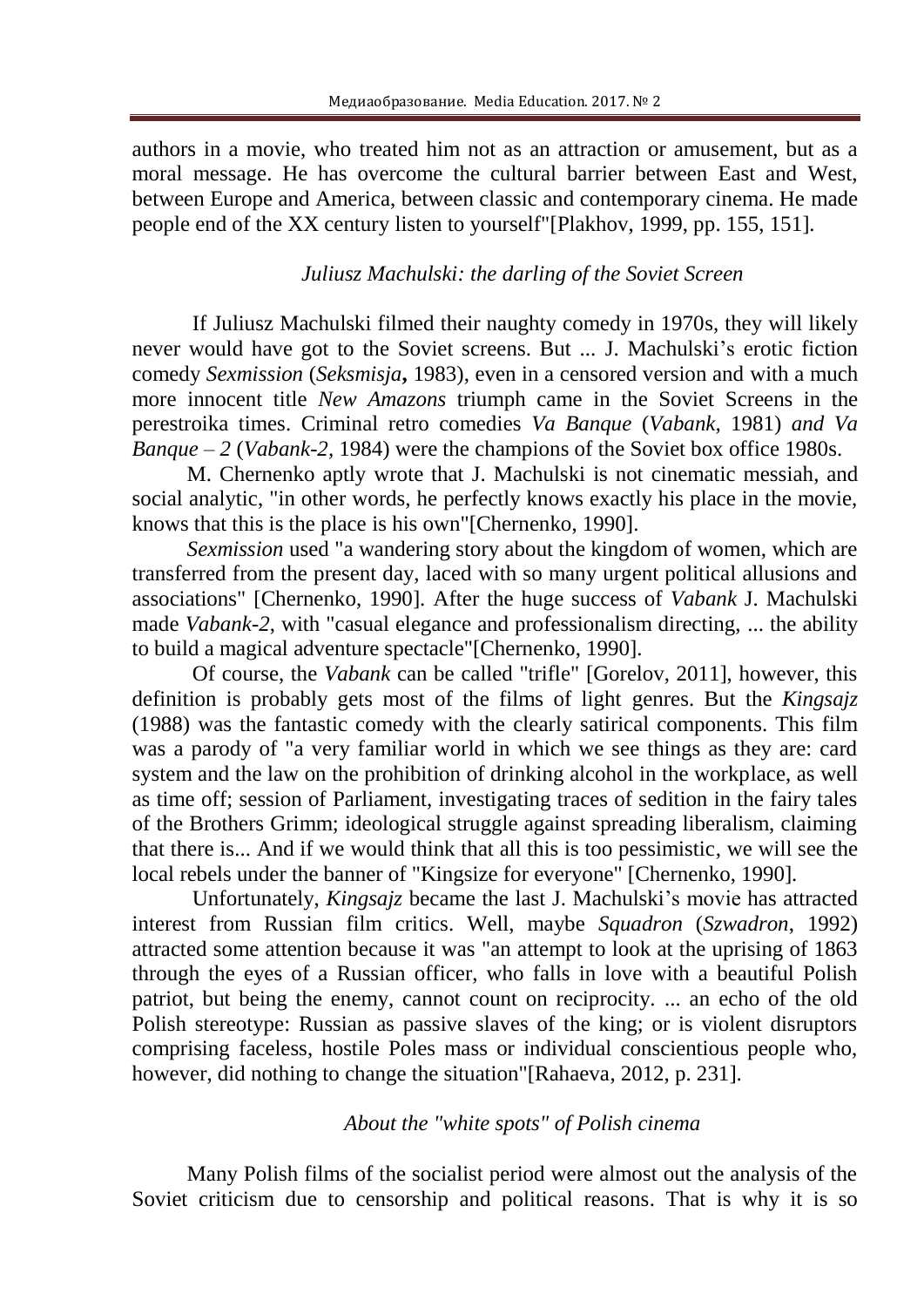important that in our time the Russian film studies enters into scientific names of Polish filmmakers such as Grzegorz Krulikevich. For example, D. Viren writes about key episodes (the murder of an elderly couple, in which the killers rented an apartment) of the his most famous movie *Bang Bang* (Na wylot, 1972): "Indeed, on the one hand, we are dealing with a documentary, or rather, mockumentary style, on the other hand, this episode is obvious pastiche of German expressionists' movies, which is mainly manifested in sharp contrast illumination, as well as some shots of the composition" [Viren, 2013, p.19]. And then - the shocking the director position to the main characters (which, apparently, was the reason that *Bang Bang* did not overcome the Soviet censorship): "the director tries to present this case objectively, but at the same time it's hard not to feel: his sympathies clearly on the side of the murderers (otherwise he probably would not even take on this topic)" [Viren, 2013, pp. 21].

Extremely interesting D. Viren reflections about the deconstruction of socialistic realist canon in the Polish cinema 1970s -1980s, when "there was a parody direction ridiculed the characteristics of life under socialism" [Viren, 2013, p. 98]: *Cruise* (*Rejs,* 1970) and *Sorry, there is someone to beat?* (*Przepraszam, czy tu biją?,* 1976) by Marek Piwowski. For example, thinking of a satirical, pseudodetective nature of the film *Sorry, there is someone to beat?* D. Viren, in my opinion, leads a very vivid example of how the "game genre is gradually giving way to a place of social and psychological problems. At the fore as a result of out the most "moral anxiety", for example, in the episode, when one of the main characters - a policeman - utters the phrase: "Do not you understand there is no common ethics for all." The problem is very actual today, is not it?" [Viren, 2013, p. 98].

T. Eliseeva gives finally granted drama *Interrogation* (*Przesluchanie,* 1982) by Ryszard Bugajski, noting that he "broke into his belt conventional taboos: he created documented reliable, sinister and naturalistic picture of the functioning of the security forces unit and moral methods of physical and psychological destruction of people in the investigation time in Polish prisons in the late 1940s early 1950s" [Eliseeva, 2009, p. 37].

D. Gorelov very convincingly writes about the influence of the Polish movies (even if they were a "white spot" for the ordinary Soviet spectators). For example, *Good-bye, see you tomorrow* (Do widzenia, do jutra..., 1960) was not in the Soviet screen, but this film show up for sure at Moscow Cinema Institute: the quotes from this movie can be seen in Soviet films *My Younger Brother* (1962), *I Walking the Moscow Streets* (1963), *Not a Good Day* (1966) [Gorelov, 2011].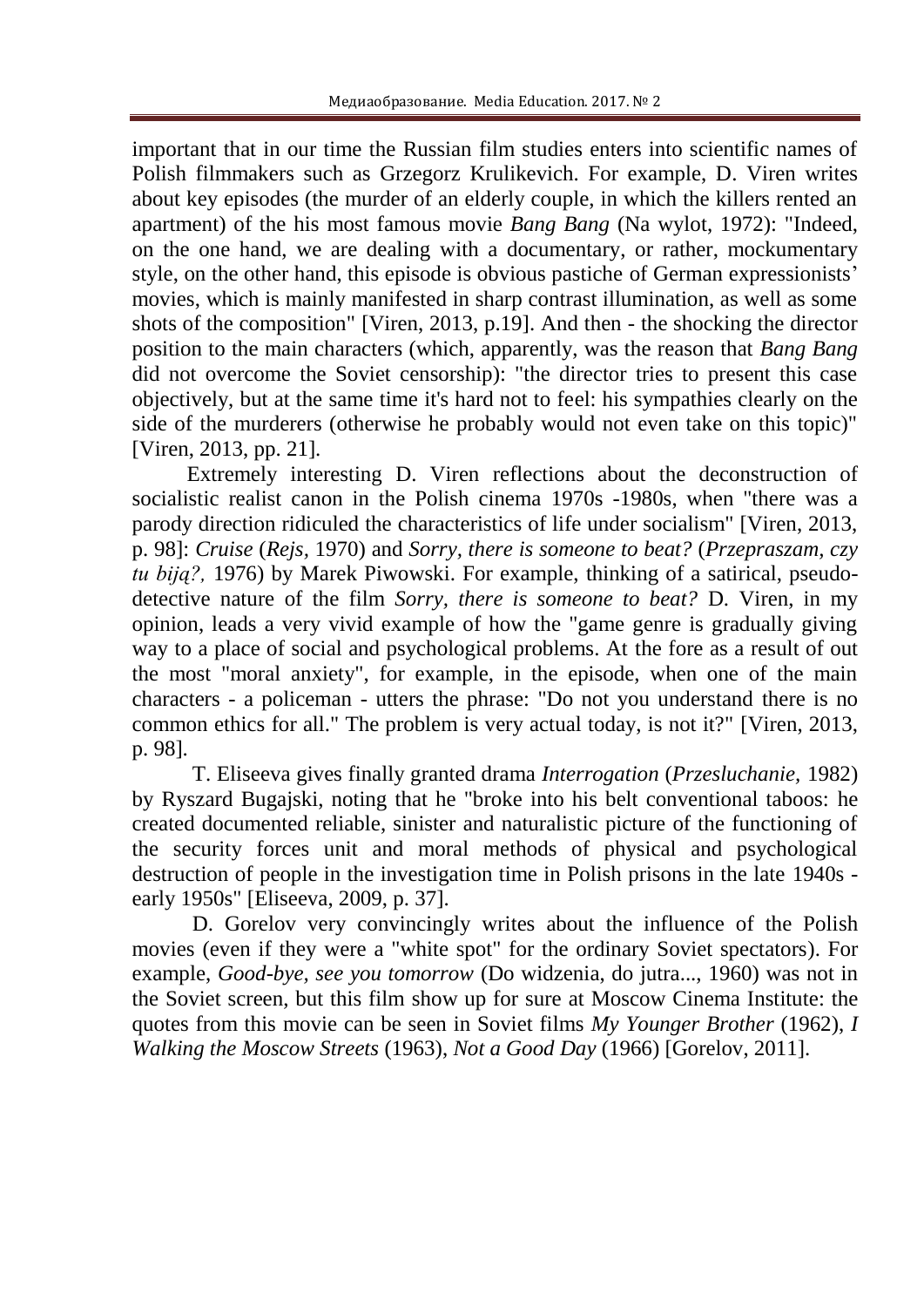## *Russian-Polish relations in the Polish screen and in the mirror of the Russian film criticism*

It is clear that a strict code of censorship did not allow the Soviet film critics go into a discussion of what the image of Russia and Russian created the Polish screen. Research on this topic appeared only in post-Soviet times...

Attentive researcher O. Rahaeva convincingly wrote that the Polish cinema of the 1960s as a whole had a trend of creating a positive image of Soviet / Russian, especially in movies about the war: "The most representative of the opening theme of the military fraternity was the film *Where is General?* (*Gdzie jest generał?*, 1964, directed by Tadeusz Chmielewski) and serial *Four tankers and dog* (*Czterej pancerni i pies*, 1966, directed by Konrad Nalecki). The film *Where is General?* presents (for the first time in military contexts) the topic of the Polish-Russian love" [Rahaeva 2012, p. 228] .

Of course, the Polish cinema trends to Russia and Russian has changed after the collapse of the Soviet Union and the liberation of Poland from the Kremlin's attitude. For example, O. Rahaeva believes that the film *Ladies and the widows* (*Panny i wdowy*, 1991) by Janusz Zaorski follows that lines: "Russian dirty, drunken, brutal and filled with one sole desire - to have polkas. ... Once again, in 1920, we see abuse of Mother-Polka" [Rahaeva, 2012, p. 230].

Post-Soviet political situation collapsed and the main socialist era ban relating to screen reflection about the Soviet-Polish war of 1920. O. Razhaeva notes that the stories about how "hordes of Bolsheviks threatened to a free Poland, (*The Gate of Europe / Wrota Europy*, 1999, directed by Jerzy Wójcik, *Horror in Wesołych Bagniskach / Horror w Wesołych Bagniskach*, 1996, directed by Andrzej Baranski) ... the principle of enemies images is not moved away from the inter-war canons: they are wild, violent, and even if individualized (officer in the *The Gate of Europe*), are all signs of hostile masses" [Rahaeva, 2012, p .231]. In fairness, I note that in the key Polish film on this subject - *Battle of Warsaw, 1920* (*Bitwa warszawska,* 2011) by Jerzy Hoffman - this scheme is not so straightforward. Of course, new interpretations of the Polish-Russian relations in modern Polish cinema could not avoid the tragic events of 1939 and the next ten to fifteen years in the films *Scurvy* (*Cynga*, 1991, directed by Leszek Vosevich), *Ladies and the widows* (*Panny i wdowy*, by Janusz Zaorski, 1991), *The most important* (*Wszystko co najważniejsze*, 1992, Robert Glinski), Colonel Kwiatkowski (Pułkownik Kwiatkowski, 1995, directed by Kazimierz Kutz). O. Rahaeva writes that "Soviet soldiers on the Polish screen were all the same as in the 1920s and 1930s (perhaps slightly less caricatured), but the officers are in their brutality more sophisticated (*Ladies and the widows, Scurvy*)" [Rahaeva, 2012, p. 231].

Russian military subject was also presented in the Polish-Czech *Operation Danube* (*Operacja Dunaj*, 2009), "where Soviet soldiers again look like the Bolsheviks in film from 1920s. They are senseless cruel, wild and drunk. Although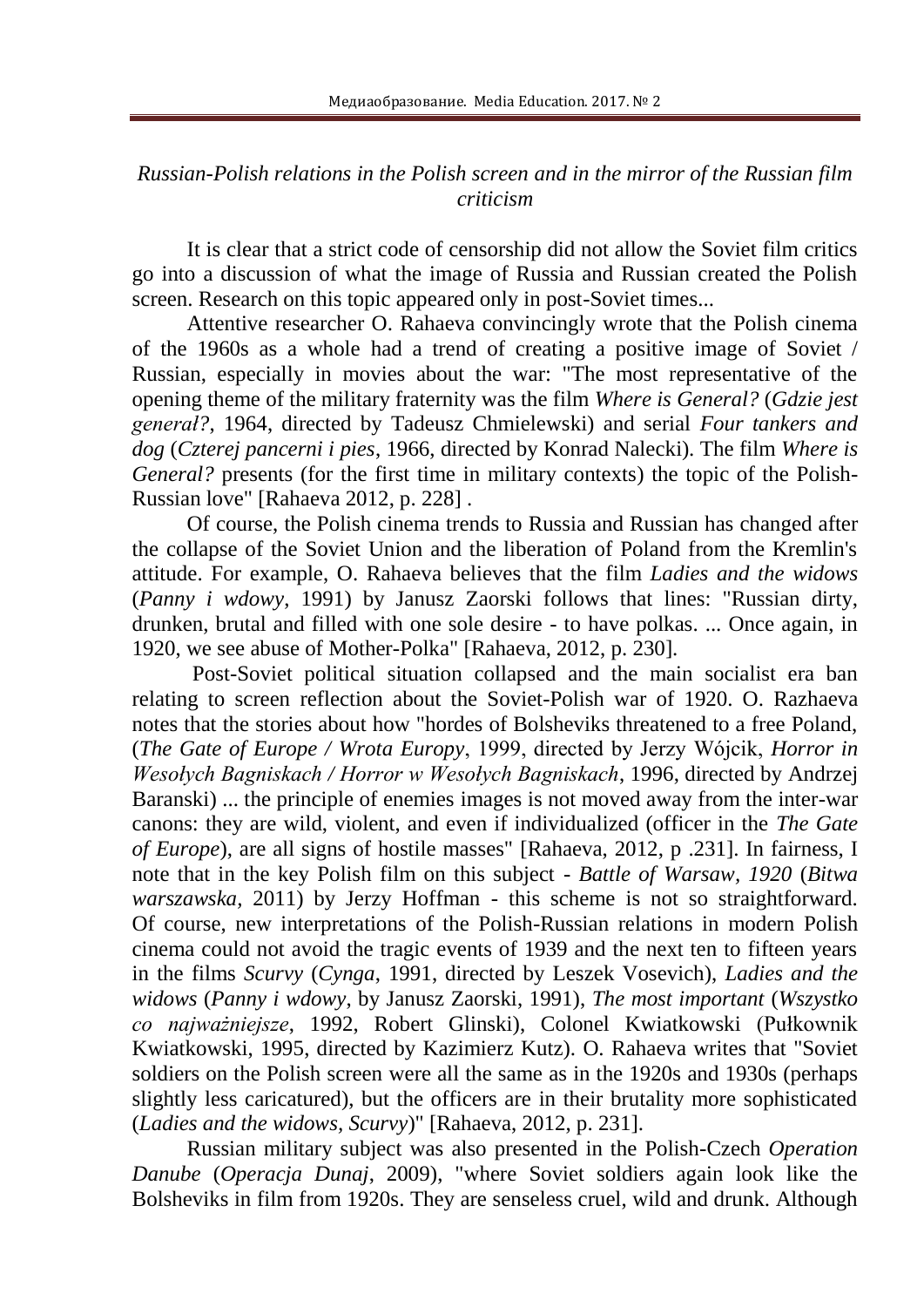the Poles are not too idealized... At the same time it turns out that Poles and Czechs can perfectly agree, if they have a common enemy - Russian" [Rahaeva, 2012, p. 235].

O. Rahaeva clearly highlights the stereotypical Russian characters in Polish cinema of the 1990s - early 2000s: "the natives of Russia are a wild people from the wild country sinking in poverty; Russian are trying by hook or by crook to get to Poland - a transit point on the way to the West - and here to solve their (mostly dirty) business. The characters in the movie *Debt* (*Dług*, 1999, directed by Krzysztof Krauze.) are smugglers, criminals, murderers, gangsters and mafia. ... The prostitutes, pimps... In addition, the fate of Russian women in these films usually depend almost entirely on the Poles (a kind of symbolic revenge for historical grievances)" [Rahaeva 2012, p. 232]. In fact, the images of Russian women are shown in Polish cinema 1990s - 2000s much softer and warmer than images of men: *Sauna* (1992), *VIP* (1991), *Daughters of happiness* (*Córy szczęścia,* Poland, Hungary, Germany, 1999), *Love stories* (*Historie miłosne*, 1997), *Little Moscow* (*Mała Moskwa*, 2008)...

Analyzing the films of the past 15 years, O. Rahaeva [Rahaeva 2012, p. 233- 234] notices that Polish cinema has a relatively new trend in Russian image - as the brave and slightly mysterious characters: in the films *On the edge of the world* (*Na koniec świata,* 1999), *Master* (*Mistrz*, 2005), *Persona non grata* (2005) and others.

### *Polish cinema: predictions for the future*

Projections, as is well known, a thankless thing: they very often do not come true. For example, V. Kolodyazhnaya wrote in 1974, that "all the best in content and form was further developed in the Polish cinema of 1960s and early 1970s. ... A new fruitful stage began when the Polish cinema in general, freed from ideological vacillation, by lack of faith in man, from the existential loneliness and omnipotence of evil" [Kolodyazhnaya 1974, p. 47]. The "ideological vacillation" of Polish filmmakers not only continued, but also resulted in the late 1970s to a peak of "cinema of moral anxiety". Of course, this was a "fruitful stage" in the development of Polish film art, but I'm afraid, is not the same as V. Kolodyazhnaya had seen, standing on a clear socialistic position...

One of today's most well-known Russian film critics of the liberal wing – A. Plakhov did not become a better predictor of the trends in the Polish cinema in 1988. He wrote (just three years before the collapse of the USSR) about the generation of Polish direction, to declare itself in the period of "Solidarity": "Most of them went into the cinema in the second half of the 1970s, shortly before the Polish society has undergone an economic and political crisis. ... They have ... tones of skepticism and pessimism. At the same time, now it is possible to assert with confidence, they are for the most part did the ideological alliance with the extremist forces who wanted to orient the country to the West. The so-called films "under the sign of moral anxiety", which appeared in abundance on the Polish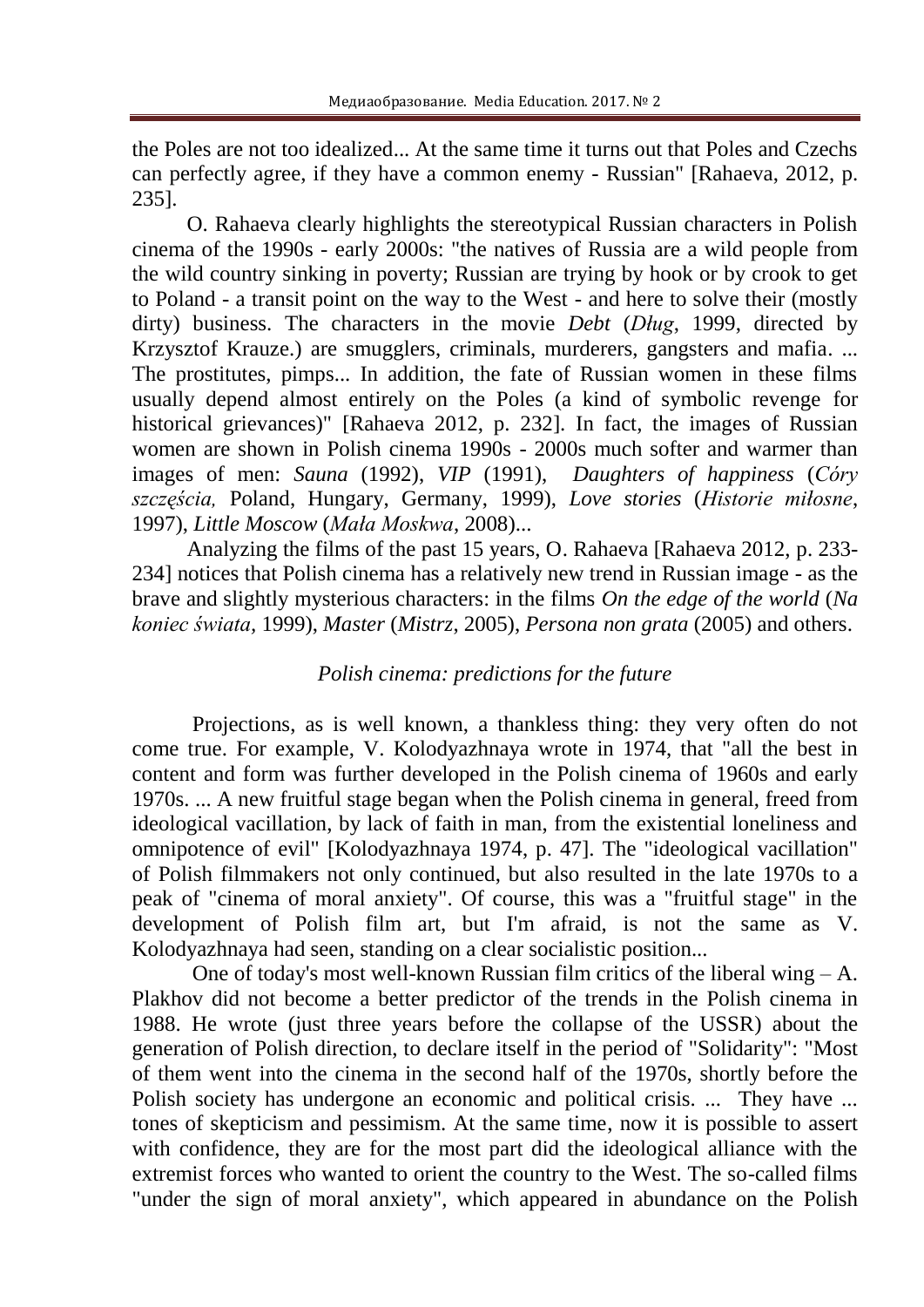screens of 1970s - 80s were not aimed at the denial of socialism as such, and in its criticism really manifested distortions and deficiencies" [Plakhov, 1988, pp. 169- 170].

But the connoisseur of Polish cinema M. Chernenko wrote in 1989 more accurate text: "Of course, forecasts are always uncertain, especially far from the stability of the political and economic situation in Poland, but in the normal evolutionary course of events, it can be easily assumed in future of cinema a sharp turn to the events of recent history, in the pages of military and post-war life of the people who were under the censorship ban. First of all, we can expect a cinematic biography of "Solidarity" and the prehistory of this movement: from the workers' protests in 1976 and further, deep into the decades - to the events on the Coast in 1970, to the knowledge of the tragedy in 1956, to civil war of 1944-1948 years and massive repression... In any case, whatever the particular subject is likely to Polish cinema in the coming years will again become a historic cinema, just as was the historical cinema "Polish Film School" [Chernenko, 1989].

### *Russian film criticism and the Polish cinema: what next?*

I counted about 60 works related to Polish cinema, published in the USSR from 1959 to 1991 [Antonov, 1972; Bauman, 1981; Bereznitsky, 1971; Chernenko, 1964; 1965; 1967; 1968 1970; 1971; 1972 1974; 1975; 1976 1977; 1978; 1979; 1980; 1984; 1985; 1987; 1989; 1990; Chizhikov, 1966; Frolova, 1976; Kolodyazhnaya, 1974; Lavrentiev, 1989; Markulan, 1967; 1968; Mikhalkovich, 1977; Molchanov, 1989; Muratov, 1973; 1976; 1978; Plakhov, 1988; Rubanova, 1965; 1966; 1972 1977; 1978; 1989; Rysakova, 1960; Sobolev, 1965; 1966; 1967; 1970; 1979; Sukhin, 1975; Yurenev, 1959, and others].

In the post-Soviet period (1992 to 2016) I found about forty publications Russian film critics a Polish movie [Chernenko, 1992; 1996; 2000; 2001; 20012; 2005; Elisseva, 1996; 2002; 2007; 2009; Filimonov, 2008; Gorelov, 2011; Kirillov, 2011; Kudryavtsev, S., 1995; 2003; 2014; Palamarchuk, Zubritskaya, 2007; Plakhov, 1999; Rahaeva, 2009; 2012; Rubanova, 2000; 2013; 2015; Viren, 2013; 2015; Zadorozhna, 2006, and others]. It seems to be a lot, but ... more than half of them are small encyclopedic articles belonging to the pen of T. Eliseeva. More or less mainstream press articles about Polish cinema came in the last quarter century a very little...

Of course, I have been taken into account (in the Soviet and post-Soviet period), mainly publication of film critics from Moscow. But if the socialist era Soviet regional newspapers published many film reviews on the current screen repertoire (including Polish films)... So, the list of modern Russian film critics, specifically writing about Polish movie is very short: I. Rubanova, T. Eliseeva, D. Viren, O. Rahaeva... Well, let's hope that is not a number, but the ability to...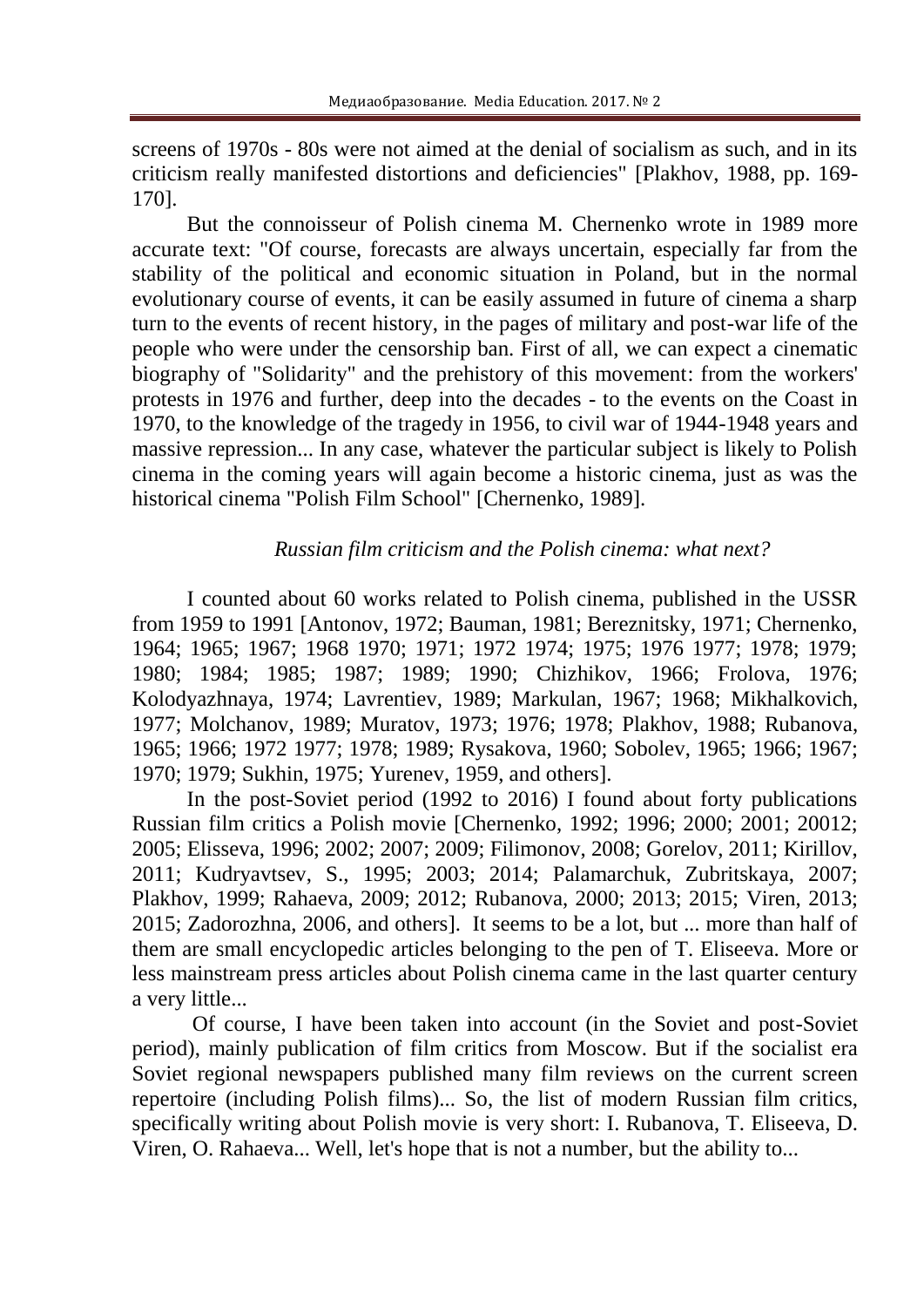### *References*

Antonov, O. (1972). Magdalena Zavadzka. *Actors of foreign cinema.* Vol. 7. Moscow: Art, pp. 92-101.

Bauman, E. (1981). The Story of a hobby. *Screen 1978-1979*. Moscow: Art, pp. 184-185.

Bereznitsky, J. (1971). [Tadeusz Łomnicki.](http://kino-teatr.ru/kino/acter/m/euro/34514/bio/) *Actors of foreign cinema*. Vol. 6. Moscow: Art, pp. 78-93.

Chernenko, M. (1964). Andrzej Wajda. *Soviet Screen,* № 12.<http://chernenko.org/009.shtml> Chernenko, M. (1965). Andrzej Wajda. Moscow: Art.

Chernenko, M. (1965). Zbigniew Cybulski. *Soviet Screen,* № 15.<http://chernenko.org/012.shtml>

Chernenko, M. (1967). Full speed ahead. *Cinema Art,* № 12.<http://chernenko.org/035.shtml> Chernenko, M. (1967). Tenant. *Cinema Art,* № 12.

Chernenko, M. (1968). Dancing at Hitler's headquarters. *Cinema Art,* № 10. <http://chernenko.org/043.shtml>

Chernenko, M. (1970). Daniel Olbrychski. *Cinema Art,* № 3.<http://chernenko.org/059.shtml> Chernenko, M. (1971). Familiar and unfamiliar Wajda. Cinema Art, № 8. <http://chernenko.org/074.shtml>

Chernenko, M. (1972). Bereznyak. *On the world screens,* Vol. 4. Moscow. <http://chernenko.org/088.shtml>

Chernenko, M. (1974). Ten of the 430. *Soviet Screen,* № 14.<http://chernenko.org/116.shtml>

Chernenko, M. (1975). The saga of "Lodzermensh". Cinema Art,  $N_2$  6. <http://chernenko.org/126.shtml>

Chernenko, M. (1976). Maya Komorowska-Tyszkiewicz: Test of loneliness. *Screen 1974-1975.* Moscow: Art, pp. 209-213.

Chernenko, M. (1977). The Promised Land. *On the world screens,* Vol. № 7. http://chernenko.org/r015.shtml

Chernenko, M. (1990). Gold Train, № 3,<http://chernenko.org/338.shtml>

Chernenko, M. (1978). Concert on one string, or a movie Laboratory Zanussi and Żebrowski. Krzysztof Zanussi & Edward Żebrowski. *Television Films.* Moscow. <http://chernenko.org/168.shtml>

Chernenko, M. (1978). The man from the ashes. *Soviet Screen,* № 5. <http://chernenko.org/171.shtml>

Chernenko, M. (1979). The fatal accident, or Three films by Andrzej Kostenko. *Cinema,* № 10. <http://chernenko.org/184.shtml>

Chernenko, M. (1980). The uniqueness of the national legends, or adventure in Polish and Yugoslav styles. *Adventure movie: ways and searches*. Moscow: Film Art Institute. <http://chernenko.org/186.shtml>

Chernenko, M. (1984). Styling squared. *Cinema Art,* № 6.<http://chernenko.org/239.shtml>

Chernenko, M. (1985). Woman in a Hat. *Cinema Art,* № 12.<http://chernenko.org/263.shtml>

Chernenko, M. (1987). Who will throw a stone at him? *Cinema Art,* № 6. <http://chernenko.org/291.shtml>

Chernenko, M. (1989). Poland. *Cinema panorama of socialist countries.* Moscow: Film Art Institute.<http://chernenko.org/316.shtml>

Chernenko, M. (1990). Feliks Falk. *Objective*, № 4.<http://chernenko.org/341.shtml>

Chernenko, M. (1990). Juliusz Machulski. *Objective*, № 1.<http://chernenko.org/334-4.shtml>

Chernenko, M. (1990). Khaki. *Objective*, № 3.<http://chernenko.org/335.shtml>

Chernenko, M. (1990). Kingsize. *Objective*, № 1.<http://chernenko.org/334-3.shtml>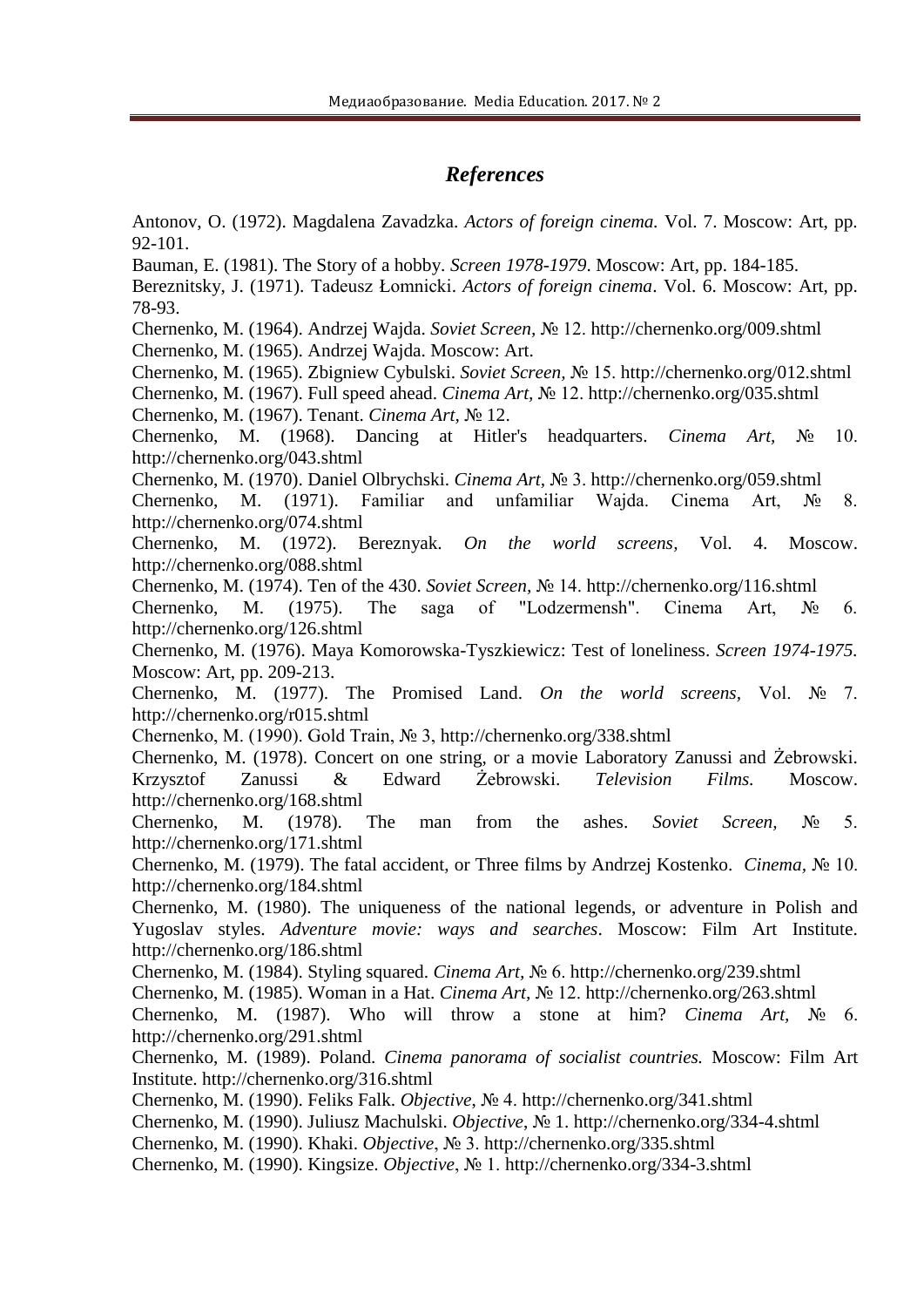Chernenko, M. (1990). The Maids of Wilko. *Objective*, № 3. http://chernenko.org/340.shtml Chernenko, M. (1990). Screen Tests. *Objective*, № 1. http://chernenko.org/334-2.shtml Chernenko, M. (1990). Short Film About Killing. *Objective*, № 3, <http://chernenko.org/337.shtml> Chernenko, M. (1990). Stanisław Bareja. *Objective*, № 3.<http://chernenko.org/339-1.shtml> Chernenko, M. (1990). What is truth? *Cinema.* 1980. № 1.<http://chernenko.org/188.shtml> Chernenko, M. (1990). Wojciech Wójcik. *Objective*, № 1.<http://chernenko.org/334.shtml> Chernenko, M. (1990). Wunderkind. *Objective*, № 3.<http://chernenko.org/336.shtml> Chernenko, M. (1992). Ashes and Diamonds. *TV Revue,* № 13.<http://chernenko.org/380.shtml> Chernenko, M. (1996). Sad images. *Nezavisimaya Gazeta.* 29.03.1996. <http://chernenko.org/424.shtml> Chernenko, M. (2000). Our common Hoffman, Story or top stories. Cinema Art, № 4. <http://chernenko.org/469.shtml> Chernenko, M. (2001). Wieszcz - an untranslatable word. *Screen and Stage*, № 12. <http://chernenko.org/484.shtml> Chernenko, M. (2002). Agnieszka Holland. *Encyclopedia of Film Directors. European Cinema.* Moscow: Film Art Institute, p. 176. Chernenko, M. (2005). Kazimierz Kutz. *Film Studies Notes,* № 72, pp. 313-350; № 74, pp. 206- 233. Chizhikov, M. (1966). [Tadeusz Łomnicki.](http://kino-teatr.ru/kino/acter/m/euro/34514/bio/) *Soviet Screen,* pp. 18-19. Eliseeva, T. (1996). *Directors of Polish cinema. Bibliographical reference.* Moscow: Film Art Institute, 90 p. Eliseeva, T. (2002). Aleksander Ford. *Encyclopedia of Film Directors. European Cinema.* Moscow: Film Art Institute, p. 164. Eliseeva, T. (2002). Andrzej Munk. *Encyclopedia of Film Directors. European Cinema.* Moscow: Film Art Institute, p. 124. Eliseeva, T. (2002). Andrzej Wajda. *Encyclopedia of Film Directors. European Cinema.* Moscow: Film Art Institute, p. 32. Eliseeva, T. (2002). Feliks Falk. *Encyclopedia of Film Directors. European Cinema.* Moscow: Film Art Institute, p. 159. Eliseeva, T. (2002). Janusz Majewski. *Encyclopedia of Film Directors. European Cinema.* Moscow: Film Art Institute, pp. 109-110. Eliseeva, T. (2002). Jerzy Hoffman. *Encyclopedia of Film Directors. European Cinema.* Moscow: Film Art Institute, p. 53. Eliseeva, T. (2002). Jerzy Kawalerowicz. *Encyclopedia of Film Directors. European Cinema.* Moscow: Film Art Institute, p. 72. Eliseeva, T. (2002). Kazimierz Kutz. *Encyclopedia of Film Directors. European Cinema.* Moscow: Film Art Institute, p. 97. Eliseeva, T. (2002). Krzysztof Zanussi. *Encyclopedia of Film Directors. European Cinema.* Moscow: Film Art Institute, pp. 66-67. Eliseeva, T. (2002). Wanda Jakubowska. *Encyclopedia of Film Directors. European Cinema.* Moscow: Film Art Institute, p. 198. Eliseeva, T. (2002). Wojciech Has. *Encyclopedia of Film Directors. European Cinema.* Moscow: Film Art Institute, pp. 170-171. Eliseeva, T. (2007). *Directors of Polish cinema. Bibliographical reference.* Moscow: Mainland, 128 p. Eliseeva, T. (2009). Ashes and Diamonds. *Encyclopedia. European Cinema.* Moscow: Film Art Institute, pp. 99-100. Eliseeva, T. (2009). Illumination. *Encyclopedia. European Cinema.* Moscow: Film Art Institute, pp. 54-55.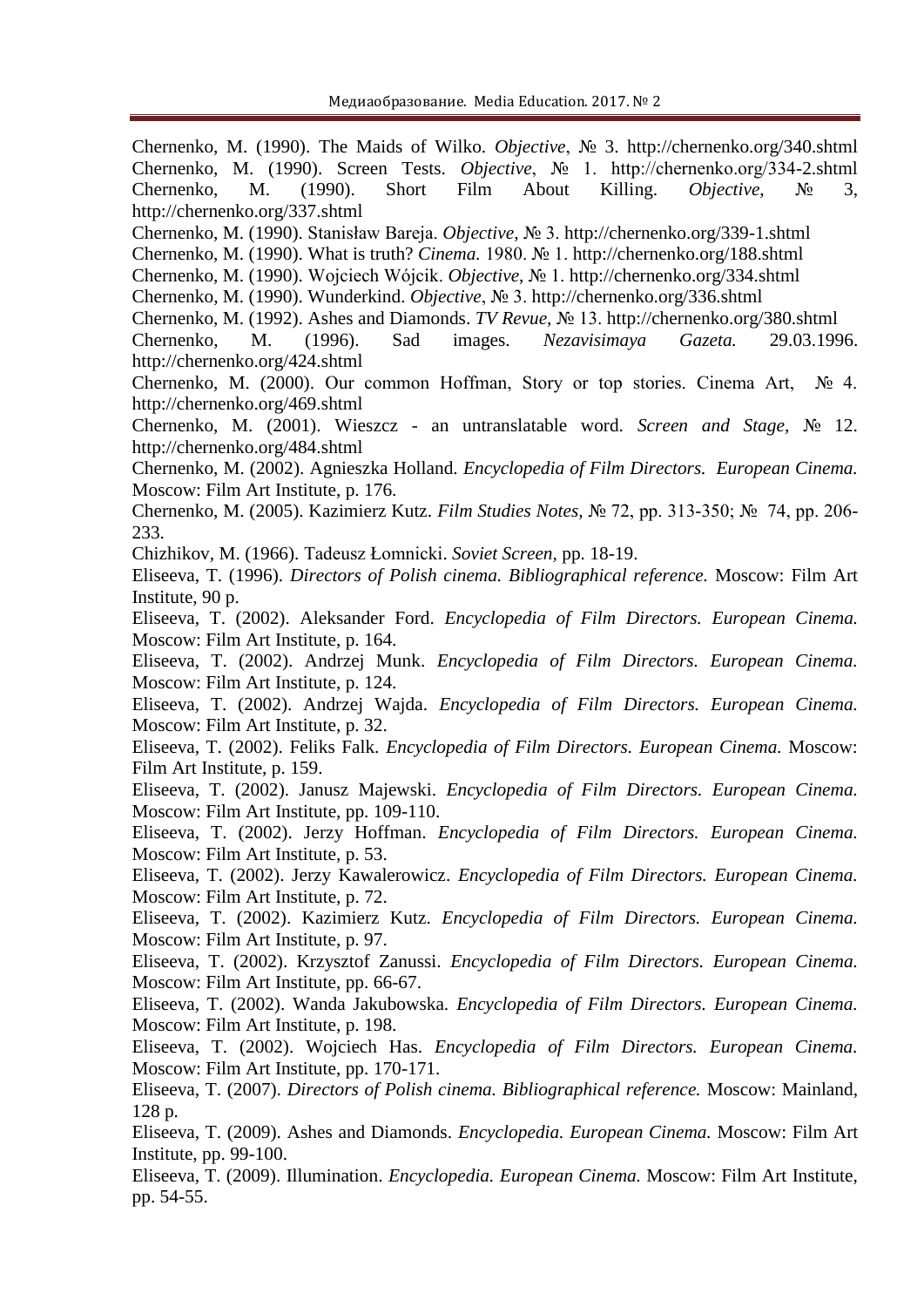Eliseeva, T. (2009). Interrogation. *Encyclopedia. European Cinema.* Moscow: Film Art Institute, pp. 37-38.

Eliseeva, T. (2009). Knife in the Water. *Encyclopedia. European Cinema.* Moscow: Film Art Institute, p. 82.

Eliseeva, T. (2009). Man of Marble. *Encyclopedia. European Cinema.* Moscow: Film Art Institute, pp. 153-154.

Eliseeva, T. (2009). Mother Joanna of the Angels. *Encyclopedia. European Cinema.* Moscow: Film Art Institute, p. 71.

Eliseeva, T. (2009). Sanatorium under the hourglass. *Encyclopedia. European Cinema.* Moscow: Film Art Institute, pp. 122-123.

Eliseeva, T. (2009). The heroism. *Encyclopedia. European Cinema.* Moscow: Film Art Institute, pp. 24-25.

Eliseeva, T. (2009). Wedding. *Encyclopedia. European Cinema.* Moscow: Film Art Institute, pp. 123-124.

Fedorov, A. (1982). Polish cinema 1970s: "third generation" and the debut of the youth. <http://kino-teatr.ru/kino/art/kino/4083/>

Filimonov, V. (2008). "That is not a thing – to kill the crook...". As we watched Polish movie. *Historian and artist,* № <sup>1</sup>/<sub>2</sub>, pp. 289-308.

Frolov, E. (1976). Pola Raksa. *Actors of foreign cinema,* Vol. 10. Moscow: Art, pp. 120-137.

Gorelov, D. (2011). Sink or swim. In memory of Polish cinema. *Theatre.* № 5, pp. 136-140. <http://oteatre.info/libo-pan-libo-propal/#more-560>

Kirillov, M. (2011). *Forgotten native Polish cinema.* http://kinogramma.ru/polish-cinema/ Kolodyazhnaya, V. (1974). *Cinema of the Polish People's Republic (1945-1970).* Moscow: Institute of Cinematography, 89 p.

Kudryavtsev, S. (1995). Krzysztof Kieslowski. The double life between the *Decalogue* and the "Tricolor". *Video Ace Premiere.* 1995. № 28.

Kudryavtsev, S. (2003). He does not like movies, and cinema. Andrzej Wajda - the artist, returns conscience. *The first of September.* № 30. <http://ps.1september.ru/article.php?ID=200303027>

Kudryavtsev, S. (2014). Illumination.<http://kinanet.livejournal.com/674748.html>

Kudryavtsev, S. (2014). Knife in the Water. <https://www.stihi.ru/2014/05/16/412>

Lavrentiev, S. (1989). Andrzej Wajda. After forgetting. *Soviet Screen,* № 3.

Markulan, J. (1967). *Cinema of Poland.* Leningrag-Moscow: Art, 292 p.

Markulan, J. (1968). [Aleksandra Śląska.](http://www.kino-teatr.ru/kino/acter/w/euro/78957/bio/) *Actors of foreign cinema,* Vol. 4. Moscow: Art, pp. 57- 69.

Mikhalkovich, V. (1977). Stanisław Mikulski. *Actors of foreign cinema*, Vol. 11. Moscow: Art, pp. 150-167.

Molchanov, V. (1989). *Movies of socialist Poland: creation, destiny*. Moscow. Muratov, L. (1973). Bogumił Kobiela**.** *Actors of foreign cinema,* Vol. 8. Moscow: Art, pp. 66-79. Muratov, L. (1976). Gustaw Holoubek. *Actors of foreign cinema.* Vol. 10. Moscow: Art, pp. 138-155.

Muratov, L. (1978). Barbara Brylska. *Actors of foreign cinema,* Vol. 12. Moscow: Art, pp. 6-23. Palamarchuk, N., Zubritskaya, E. (2007). Polish cinema: history and modernity. *Studia polonica.* Kaliningrad, 2007, pp. 84-91.

Plakhov, A. (1988). Plaine reflection and romantic note. *Screen 1988*. Moscow: Art, pp. 169- 174.

Plakhov, A. (1999). *Total 33. World Star Film Directors*. Vinnitsa: Aquilon, 464 p.

Rahaeva, O. (2007). Krzysztof Zanussi: between "ideal" and "reality". *Films Studies Notes*, № 81, pp. 218-251.

Rahaeva, O. (2012). Russian motifs in the Polish cinema. *Films Studies Notes*, № 100-101, pp. 222-237.